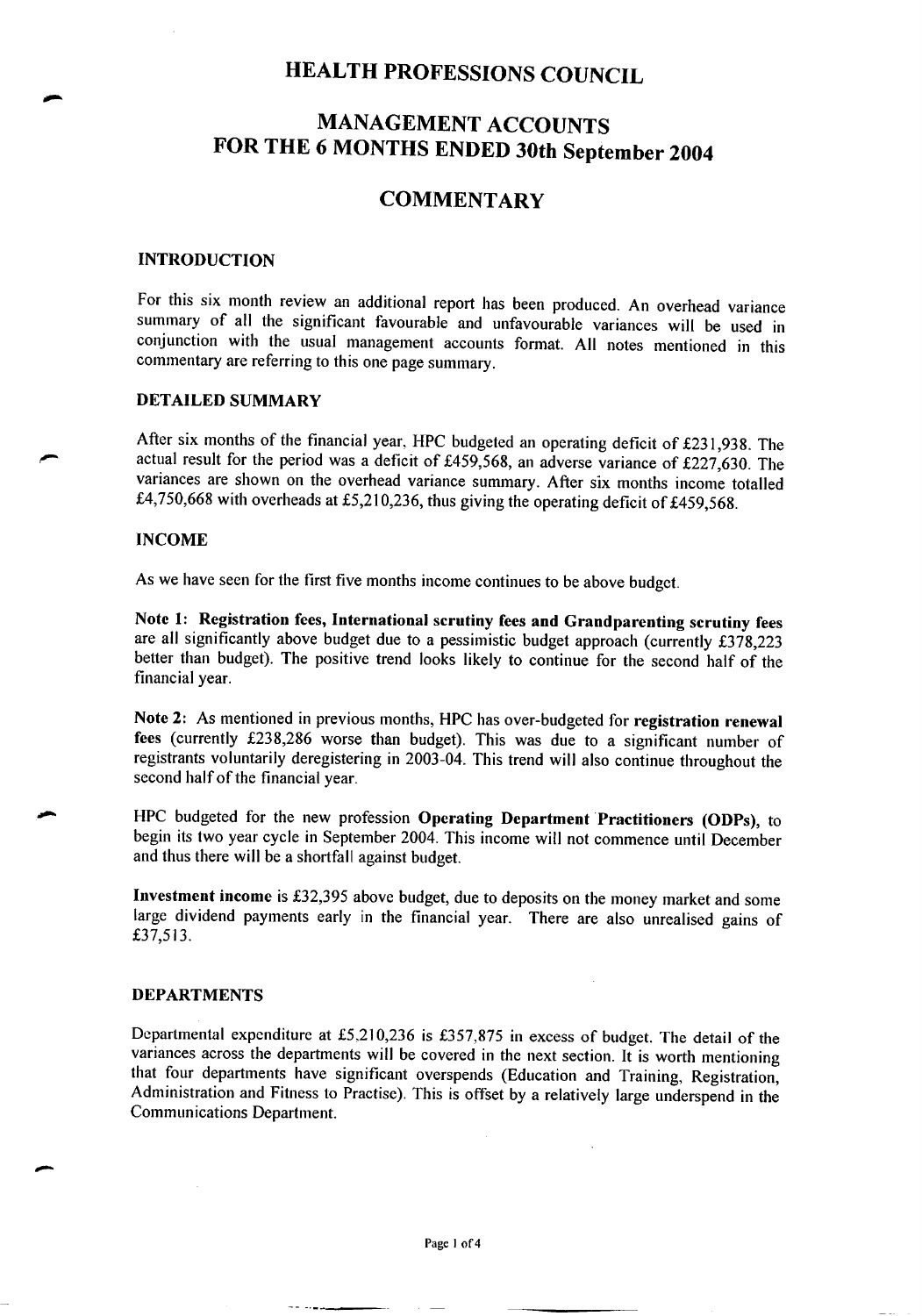#### **OVERHEADS**

For this review please refer to the overhead variance summary report (Page 8 of 11).

Note 3: Basic payroll cost is £85,029 better than budget. The main departments that make up this favourable variance are Education and Training and both Registration departments. The new position of Director of Education and another person within the department were budgeted from the start of the financial year. The Director position has only recently been filled: hence some savings have been made. In the Registration Departments a number of people have left and were initially replaced by temporary staff. This has a favourable knockon effect on pension costs which are under budget by £21,476.

Note 4: As mentioned in note 3 a number of new positions have been filled during the year. These have incurred staff recruitment costs. One of the positions in particular required specialist assessments to obtain the best candidate. This expenditure was unbudgeted. The current overspend is £46,929.

Note 5: Temporary staff costs are £101,478 in excess of budget. Temporary staff have been used in the registration departments and IT to cover for full time posts - the temporary staff costs in the registration departments are more than compensated for by savings in basic pay. These full time positions are currently being filled. Due to this, temporary staff costs should reduce in the final six months.

Note 6: HPC offered an early retirement scheme to some of its staff. This was taken up by less people than budgeted.

Note 7: The building refurbishment project has taken longer than expected. This has led to an increase in security costs, due to the need of a security guard during the building project. Also the specification for the project was altered since the time of budgeting and will be higher than budget. These costs are being monitored and will be minimised where possible.

Printing and stationery (non-communication) is £24,859 over budget. As Note 8: mentioned earlier, HPC has seen an increase in applications (international & grandparenting). For the applications to be assessed a large volume of printing currently has to be undertaken. This has increased the printing expenditure so far for this year.

Note 9: Whilst the software system budget is only marginally over-budget, it needs to be included in the overhead variance summary as it is an area that needs close monitoring to enable the annual budget to be met.

Note 10: HPC consultation events are currently £107,680 overspent. Consultation events, in particular the CPD consultation, were underbudgeted. The CPD documents and corresponding postage have accounted for a large amount of the variance. Also, HPC has undertaken more events than initially envisaged.

Note 11: The Partners Conference was £24,929 over budget. A more sophisticated budgeting process is planned for this event when it next takes place (2006/7).

Note 12: Due to increased expenditure in various areas of the business, the Communications Department has agreed to make savings in various areas including the annual report, brochures and stakeholder communications.

Note 13: The Partners Training budget is £34,000 overspent. The number of training days has been higher than budgeted due to more detailed training being required than at first thought.

Note 14: As mentioned earlier, the increased number in applications has led to a large adverse variance in registrant assessor fees  $(£177,500$  overspent). This is offset by an increase in fees for this work.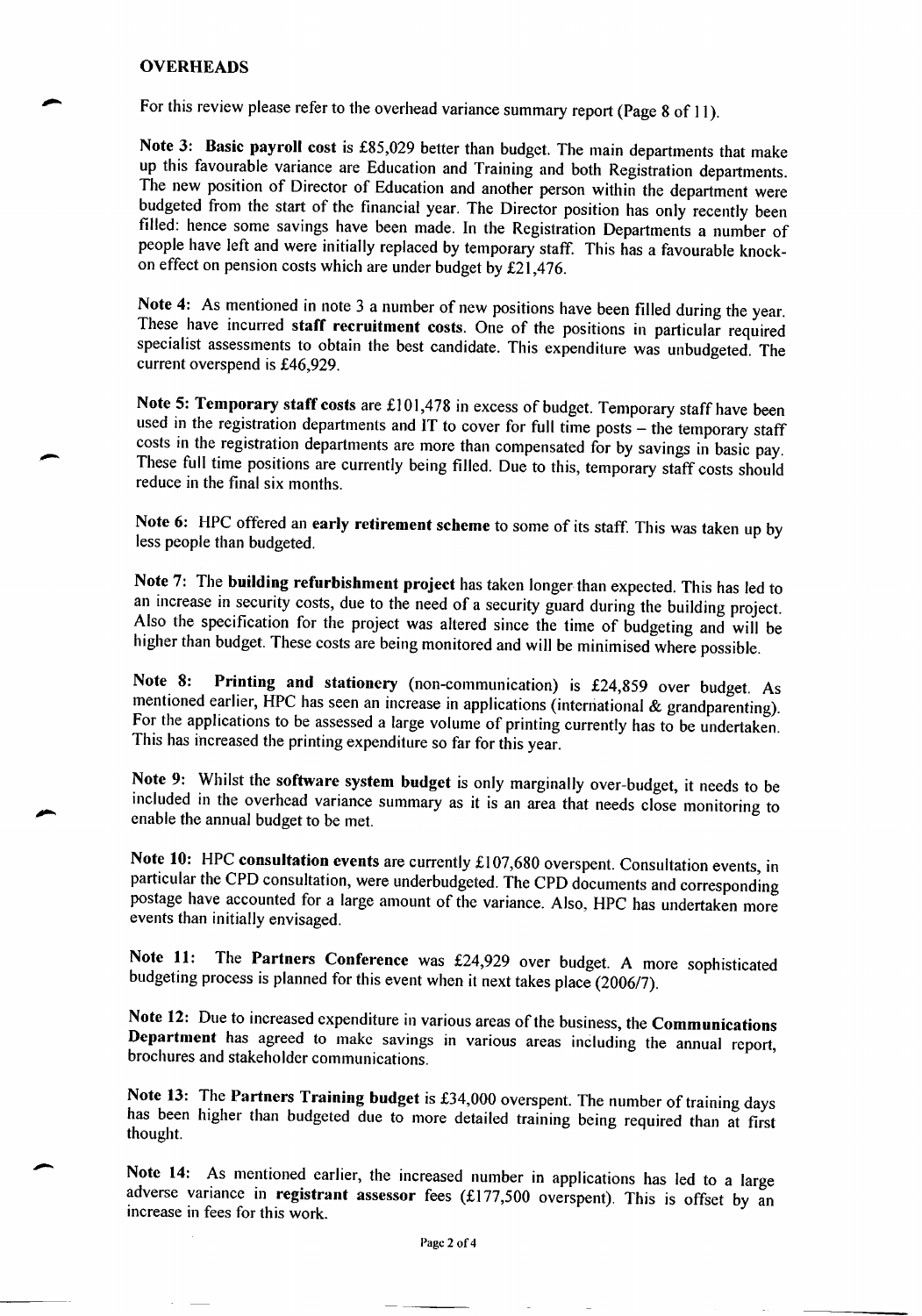Note 15: There has been a requirement, especially for Chiropodists, for a test of competence after the initial assessment. The number of these is higher than budgeted.

Note 16: Panel costs (allowances and travel) are over budget by £27,816. The number of legal cases has increased steeply over the financial year, so it is an increase in volume of cases that accounts for the variance.

Note 17: The approvals process is being finalised, so the expenditure for approvals is likely to increase over the next six months.

Note 18: Legal expenses are £155,485 over budget. As mentioned earlier, this is due to the increased volume in legal cases.

#### **BALANCE SHEET**

There has been very little activity in the opening six months to affect the balance sheet. Working capital is £1,551,273, showing HPC in a good financial position. Deferred income currently stands at £5,172,508.

Whilst HPC is in a good cash position it still is not yet profitable. This can be seen by the reduction in net assets to £567,908. This is represented by the Capital Grant Receivable (being released to the Income and Expenditure Account) of £481,308 and the Accumulated Fund of £86,600 (£443,987 at the beginning of the financial year less the net deficit for the year to date). HPC must make surpluses over the next few months to build up reserves. Whilst it is budgeted to do this, all budget holders have been reminded to keep to budget and to look for savings where possible.

#### **CASH FLOW**

The net cash outflow from operating activities for the first six months of the financial year was £259,609. The reason for this is an increase in deferred income and an increase in creditors and accrued expenses. HPC is intending to make two payments a month to suppliers which will reduce cash and the number of outstanding creditors at the end of the month. It will also reduce the time taken for payments to be made under the Better Payment Practice Code.

There have been no major movements in investments or capital expenditure.

The overall increase in cash was £226,250 reflected in the cash movement on the balance sheet from 31<sup>st</sup> March 2004 until the end of September (the bank balance at the end of March of £2,407,980 compared with £2,634,230 at the end of September.)

#### **CONCLUSION**

Income is above budget due to increased registration fees and application fees. Some of these gains are offset by an overestimate of renewal fees, in particular the number of deregistered registrants.

HPC has some major areas of over-expenditure as mentioned earlier and there is a risk that the Accumulated Fund may become negative for a short period. In particular these areas will be monitored closely: CPD consultation, temporary staff and the Fitness to Practise Department. Whilst it is likely that these areas are going to be over budget, the HPC needs to minimise its overspend.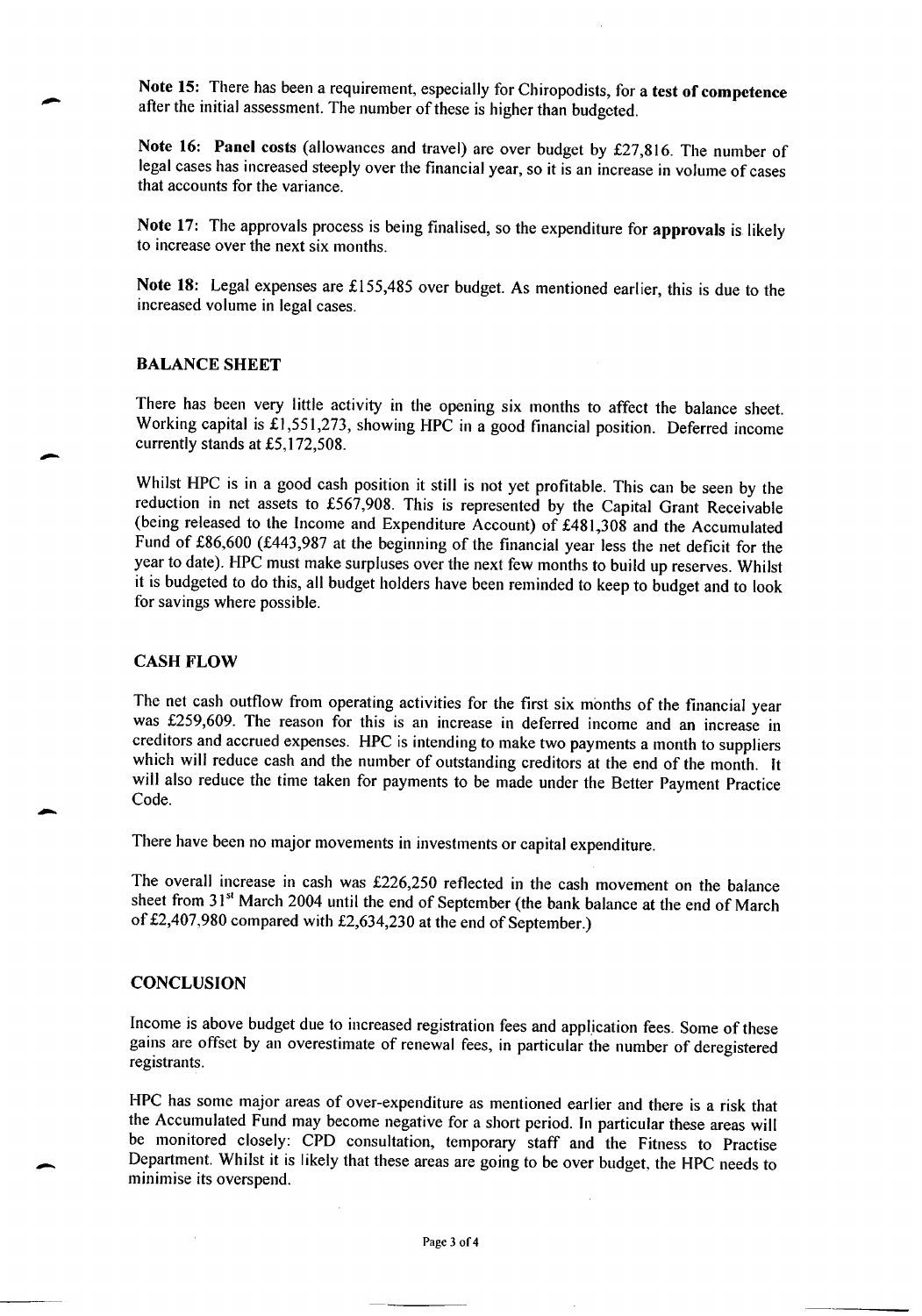If HPC does not keep within its budget for the second half of the year, it will face serious problems in terms of profitability. All budget holders have been asked to make savings where possible to rectify this situation.

Whilst HPC is in a good cash position, it is in a weak profitability position due to the deficit made so far this current financial year.

**Richard Ballard Management Accountant** October 2004

Page 4 of 4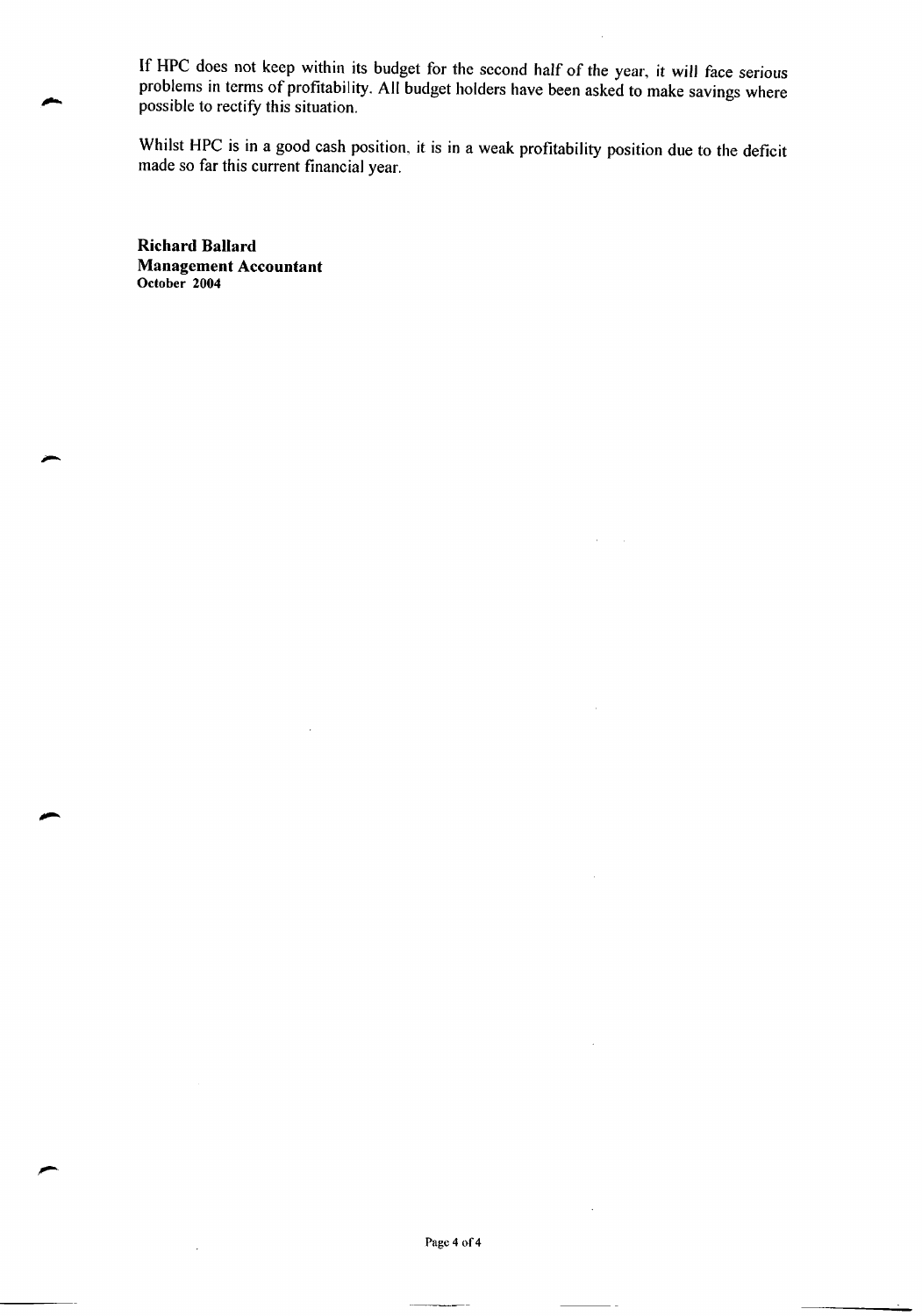**Management Accounts For the 6 months ended 30th September 2004**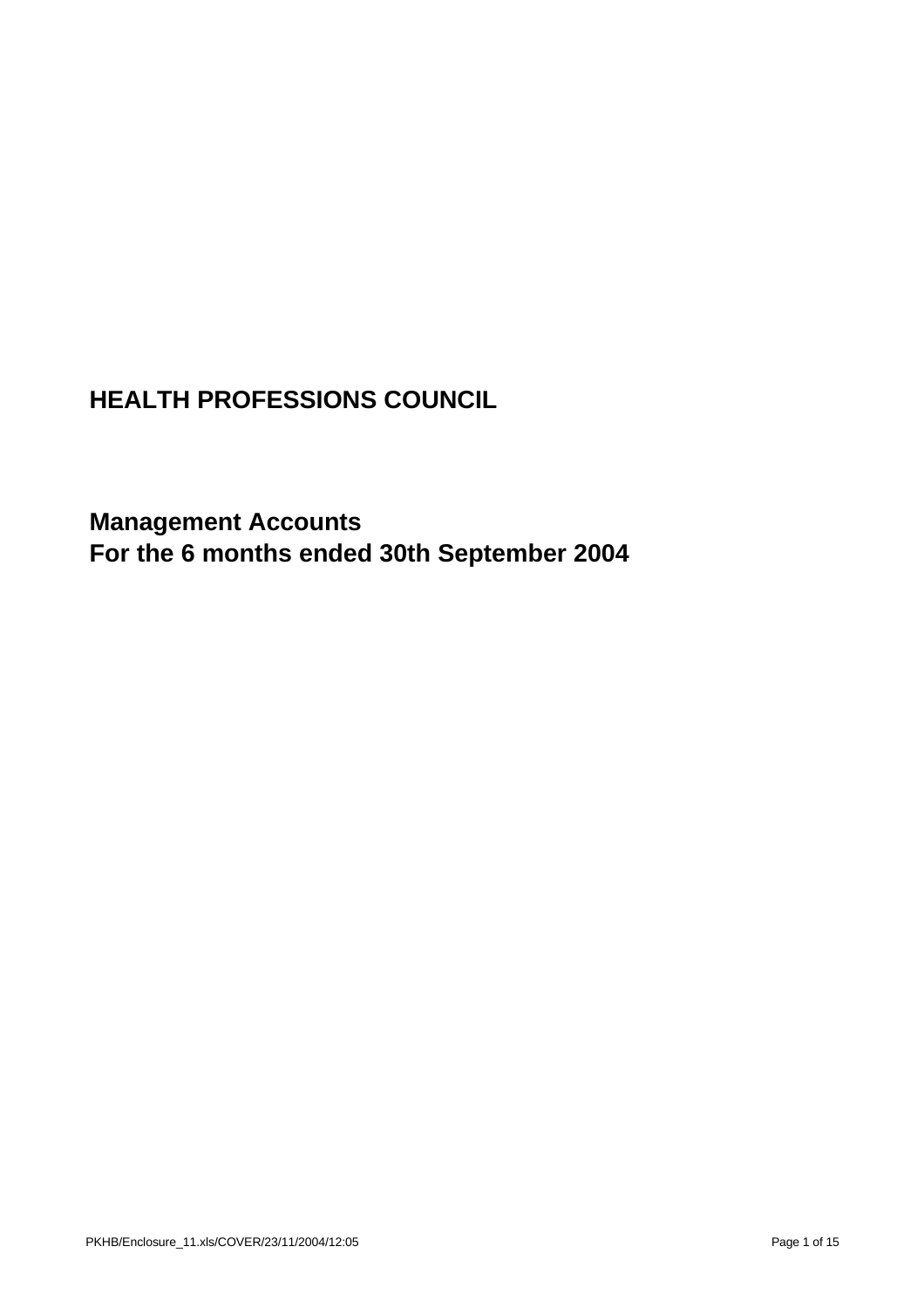## **MANAGEMENT ACCOUNTS TO 30 SEPTEMBER 2004 DETAILED SUMMARY**

|                                                       |               |               |               |                  | <b>Annual</b> |
|-------------------------------------------------------|---------------|---------------|---------------|------------------|---------------|
|                                                       | <b>Actual</b> | <b>Budget</b> | Variance<br>£ | Variance<br>$\%$ | <b>Budget</b> |
| <b>INCOME</b>                                         | £             | £             |               |                  | £             |
|                                                       |               |               |               |                  |               |
| <b>Professions</b>                                    |               |               |               |                  |               |
| <b>Arts Therapists</b>                                | 50,090        | 47,856        | 2,234         | 4.67             | 108,100       |
| <b>Biomedical Scientists</b>                          | 642,280       | 664,035       | (21, 755)     | (3.28)           | 1,328,070     |
| Chiropodists                                          | 366,482       | 257,453       | 109,029       | 42.35            | 631,045       |
| <b>Clinical Scientists</b>                            | 123,007       | 105,392       | 17,615        | 16.71            | 219,783       |
| <b>Dietitians</b>                                     | 141,174       | 130,785       | 10,389        | 7.94             | 316,688       |
| Orthoptists                                           | 36,846        | 39,300        | (2, 454)      | (6.24)           | 78,600        |
| <b>Occupational Therapists</b>                        | 795,480       | 783,224       | 12,256        | 1.56             | 1,566,448     |
| Paramedics                                            | 301,244       | 320,199       | (18, 955)     | (5.92)           | 640,398       |
| Physiotherapists                                      | 1,115,163     | 1,078,496     | 36,667        | 3.40             | 2,270,603     |
| <b>Prosthetists &amp; Orthotists</b>                  | 23,129        | 24,898        | (1,769)       | (7.10)           | 49,795        |
| Radiographers                                         | 710,322       | 706,370       | 3,952         | 0.56             | 1,412,740     |
|                                                       |               |               | 13,033        | 4.25             | 613,718       |
| Speech and Language Therapists                        | 319,892       | 306,859       |               |                  |               |
| <b>Operating Department Practitioners</b>             | 0             | 30,000        | (30,000)      | (100.00)         | 210,000       |
|                                                       |               |               |               |                  |               |
| <b>Registration Income</b>                            | 4,625,109     | 4,494,867     | 130,242       | 2.90             | 9,445,988     |
| <b>Department of Health Capital Grant Released</b>    | 125,559       | 125,556       | 3             | 0.00             | 251,112       |
|                                                       |               |               |               |                  |               |
| <b>TOTAL INCOME</b>                                   |               |               |               |                  |               |
|                                                       | 4,750,668     | 4,620,423     | 130,245       | 2.82             | 9,697,100     |
| <b>EXPENDITURE</b>                                    |               |               |               |                  |               |
|                                                       |               |               |               |                  |               |
| <b>Departments</b>                                    |               |               |               |                  |               |
| President                                             | 20,765        | 25,225        | 4,460         | 17.68            | 50,450        |
| Council                                               | 60,836        | 69,945        | 9,109         | 13.02            | 175,390       |
| Secretariat                                           | 84,815        | 91,764        | 6,949         | 7.57             | 175,863       |
| <b>Chief Executive</b>                                | 109,162       | 115,732       | 6,570         | 5.68             | 226,463       |
| <b>Education and Training</b>                         | 532,114       | 454,793       | (77, 321)     | (17.00)          | 721,385       |
| Registration                                          | 820,158       | 651,316       | (168, 842)    | (25.92)          | 1,295,629     |
| <b>IT Department</b>                                  | 867,316       | 843,505       | (23, 811)     | (2.82)           | 1,510,341     |
| Finance                                               | 176,224       | 177,497       | 1,273         | 0.72             | 341,443       |
| Administration                                        | 696,965       | 622,486       | (74, 479)     | (11.96)          | 1,100,984     |
| <b>Fitness to Practise</b>                            | 901,131       | 679,447       | (221, 684)    | (32.63)          | 1,344,207     |
| Human Resources                                       | 250,713       | 266,316       | 15,603        | 5.86             | 453,233       |
| Communications                                        | 690,037       | 854,335       | 164,298       | 19.23            | 1,360,504     |
|                                                       |               |               |               |                  |               |
| <b>Operating Expenses</b>                             | 5,210,236     | 4,852,361     | (357, 875)    | (7.38)           | 8,755,891     |
|                                                       |               |               |               |                  |               |
|                                                       |               |               |               |                  |               |
| (DEFICIT) (Excluding Unrealised Gains)                | (459, 568)    | (231, 938)    | (227, 630)    | (98.14)          | 941,209       |
|                                                       |               |               |               |                  |               |
| <b>Investment Income (Excluding Unrealised Gains)</b> | 64,668        | 32,273        | 32,395        | 100.38           | 65,000        |
| <b>Investment - Unrealised Gains</b>                  | 37,513        | 0             | 37,513        | 0.00             | $\bf{0}$      |
|                                                       |               |               |               |                  |               |
| (DEFICIT)                                             | (357, 387)    | (199, 665)    | (157, 722)    | (78.99)          | 1,006,209     |
|                                                       |               |               |               |                  |               |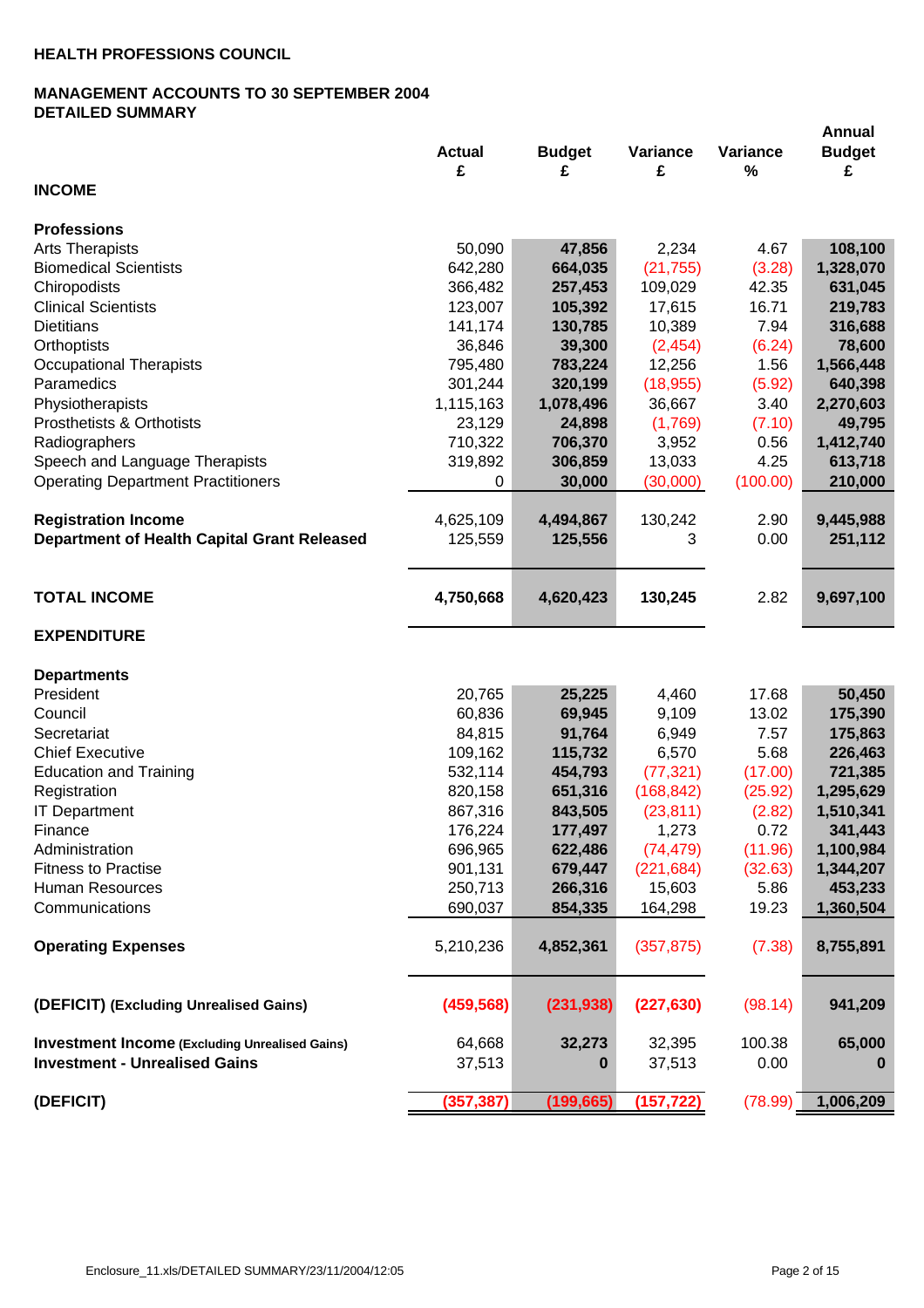#### **MANAGEMENT ACCOUNTS TO 30 SEPTEMBER 2004**

## **DETAILED SUMMARY**

|                                      | Actual<br>£ | <b>Budget</b><br>£  | Variance<br>£ | <b>Variance</b><br>% | Annual<br><b>Budget</b><br>£ |
|--------------------------------------|-------------|---------------------|---------------|----------------------|------------------------------|
| <b>Income</b>                        |             |                     |               |                      |                              |
| <b>Registration fees</b>             | 267,183     | 140,496             | 126,687       | 90.17                | 430,988                      |
| Registration fees (part year)        | (17)        | 0                   | (17)          | 0.00                 | 0                            |
| <b>Readmission fees</b>              | 43,822      | 53,500              | (9,678)       | (18.09)              | 107,000                      |
| Renewal fees                         |             | 3,811,585 4,049,871 | (238, 286)    | (5.88)               | 8,397,000                    |
| International scrutiny fees          | 313.686     | 167.000             | 146,686       | 87.84                | 334,000                      |
| Confirmation letter fees             | 0           | 0                   | 0             | 0.00                 | 0                            |
| Grandparenting scrutiny fees & other | 188,850     | 84.000              | 104,850       | 124.82               | 177,000                      |
|                                      | 4,625,109   | 4.494.867           | 130,242       | 2.90                 | 9,445,988                    |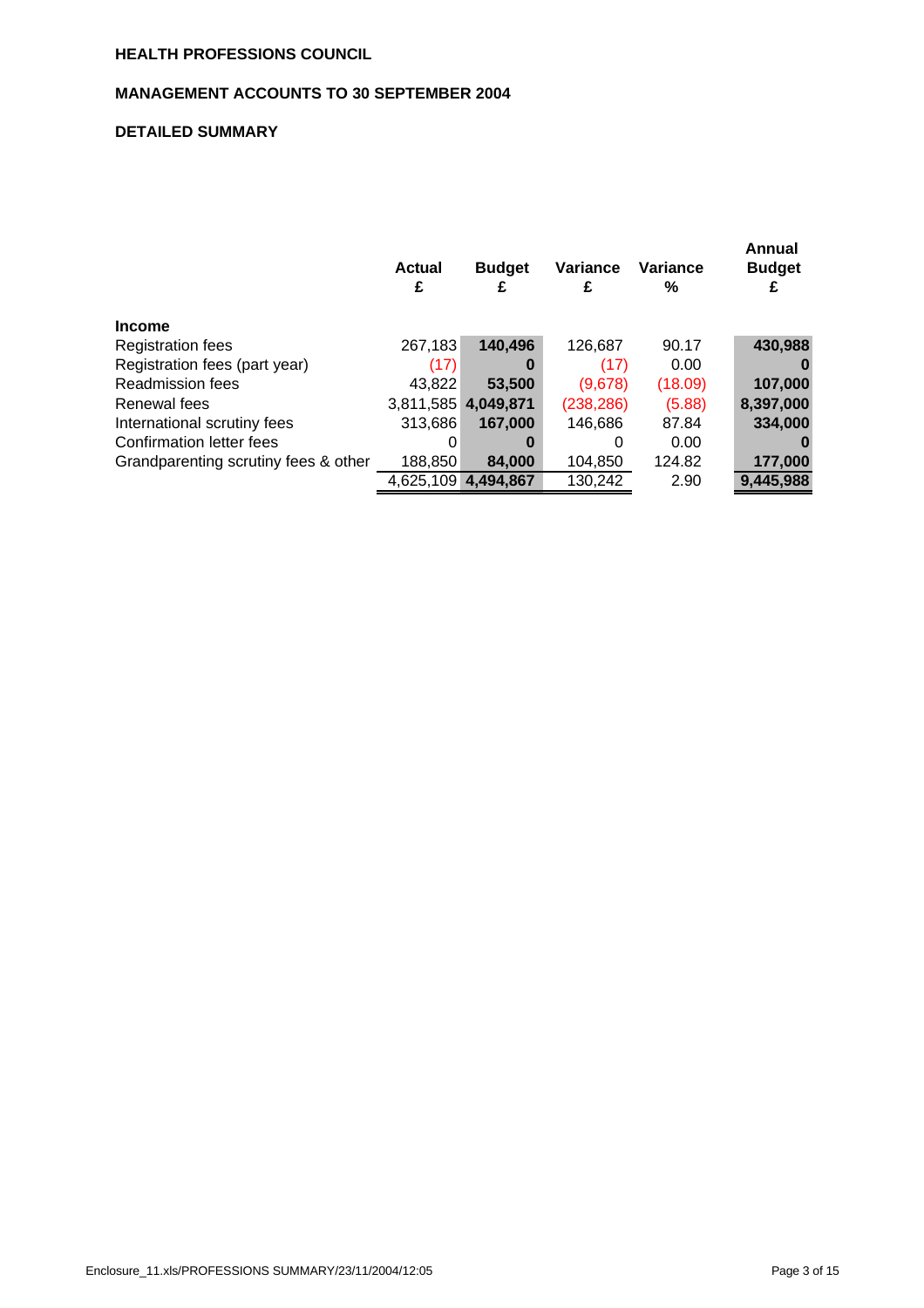## **MANAGEMENT ACCOUNTS TO 30 SEPTEMBER 2004**

#### **CODE**

## **INVESTMENT & OTHER INCOME**

| <b>BUDGET MANAGER</b>                         |                    | <b>Paul Baker</b>  |               |               |                              |
|-----------------------------------------------|--------------------|--------------------|---------------|---------------|------------------------------|
|                                               | <b>Actual</b><br>£ | <b>Budget</b><br>£ | Variance<br>£ | Variance<br>% | Annual<br><b>Budget</b><br>£ |
| <b>Income</b>                                 |                    |                    |               |               |                              |
| <b>Bank interest - Business Reserve</b>       | 18,260             | 5,000              | 13,260        | 265.20        | 10,000                       |
| Bank interest - Money Market                  | 16.405             | 2.273              | 14.132        | 621.73        | 5,000                        |
| Portfolio income                              | 31.784             | 25,000             | 6.784         | 27.14         | 50,000                       |
| P & L on disposal of investments (Realised)   | (1,781)            | 0                  | (1,781)       | 0.00          | 0                            |
|                                               | 64,668             | 32,273             | 32,395        | 100.38        | 65,000                       |
|                                               |                    |                    |               |               |                              |
| P & L on disposal of investments (Unrealised) | 37,513             | $\bf{0}$           | 37.513        | 0.00          | $\bf{0}$                     |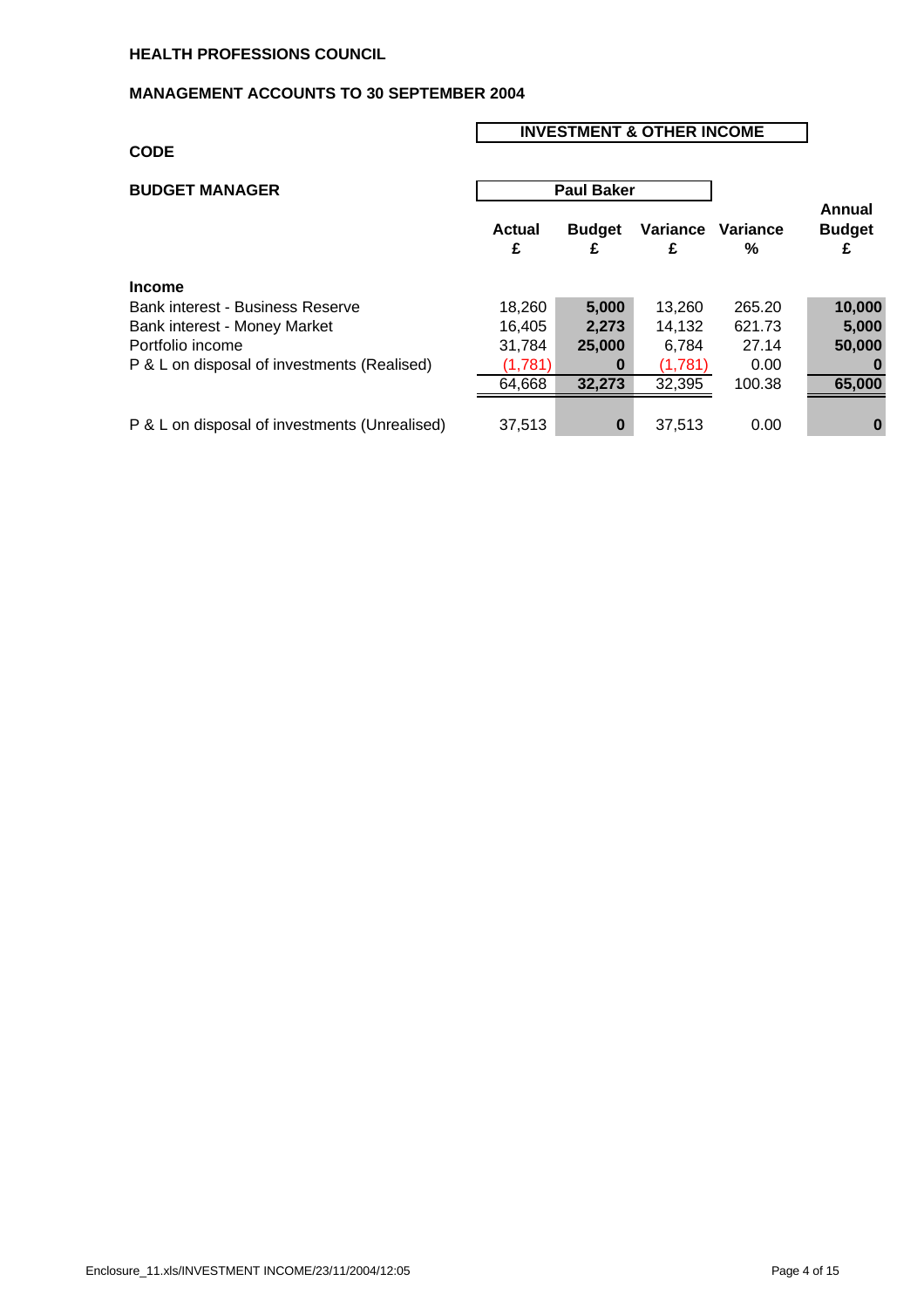### **MANAGEMENT ACCOUNTS TO 30 SEPTEMBER 2004**

## **OVERHEAD TOTAL**

|                                         | <b>Actual</b><br>£ | <b>Budget</b><br>£ | Variance<br>£ | Variance<br>$\%$ |
|-----------------------------------------|--------------------|--------------------|---------------|------------------|
| <b>Payroll</b>                          |                    |                    |               |                  |
| Basic                                   | 839,213            | 924,242            | 85,029        | 9.20             |
| Overtime                                | 25,745             | 20,125             | (5,620)       | (27.93)          |
| National Insurance                      | 96,789             | 103,883            | 7,094         | 6.83             |
| Pension costs                           | 99,249             | 120,725            | 21,476        | 17.79            |
| Medical insurance                       | 0                  | 0                  | 0             | 0.00             |
| Staff recruitment                       | 102,179            | 55,250             | (46, 929)     | (84.94)          |
| Temporary staff                         | 197,978            | 96,500             | (101, 478)    | (105.16)         |
| Other payroll expense                   | 43,947             | 80,000             | 36,053        | 45.07            |
|                                         | 1,405,100          | 1,400,725          | (4, 375)      | (0.31)           |
| <b>Staff travelling and subsistence</b> |                    |                    |               |                  |
| Fares                                   | 24,974             | 16,250             | (8, 724)      | (53.69)          |
| Car expenses and car park               | 2,600              | 2,650              | 50            | 1.89             |
| Subsistence                             | 23,384             | 9,837              | (13, 547)     | (137.71)         |
| Entertaining                            | 290                | 1,537              | 1,247         | 81.13            |
| Conferences                             | 5,027              | 16,250             | 11,223        | 69.06            |
| Lecturing                               | 0                  | 1,250              | 1,250         | 100.00           |
|                                         | 56,275             | 47,774             | (8,501)       | (17.79)          |
| <b>Council and committee expenses</b>   |                    |                    |               |                  |
| Allowances                              | 75,420             | 86,190             | 10,770        | 12.50            |
| Travelling and subsistence              | 66,656             | 82,981             | 16,325        | 19.67            |
| Conference expenses                     | 4,835              | 5,500              | 665           | 12.09            |
| Training                                | 4,250              | 4,250              | 0             | 0.00             |
|                                         | 151,161            | 178,921            | 27,760        | 15.52            |
| <b>Property services</b>                |                    |                    |               |                  |
| <b>Business rates</b>                   | 20,770             | 24,898             | 4,128         | 16.58            |
| Water                                   | 384                | 575                | 191           | 33.22            |
| Electricity                             | 3,202              | 4,000              | 798           | 19.95            |
| Gas                                     | 1,295              | 1,500              | 205           | 13.67            |
| Cleaning contractors                    | 9,924              | 9,500              | (424)         | (4.46)           |
| Cleaning materials                      | 4,632              | 5,000              | 368           | 7.36             |
| Waste disposal                          | 4,767              | 4,250              | (517)         | (12.16)          |
| Repairs and maintenance                 | 5,377              | 7,500              | 2,123         | 28.31            |
| Maintenance contracts                   | 2,286              | 2,750              | 464           | 16.87            |
| Security                                | 30,685             | 5,000              | (25, 685)     | (513.70)         |
| <b>Building Refurbishment</b>           | 118,718            | 78,313             | (40, 405)     | (51.59)          |
| Property depreciation                   | 12,000             | 12,000             | 0             | 0.00             |
|                                         | 214,040            | 155,286            | (58, 754)     | (37.84)          |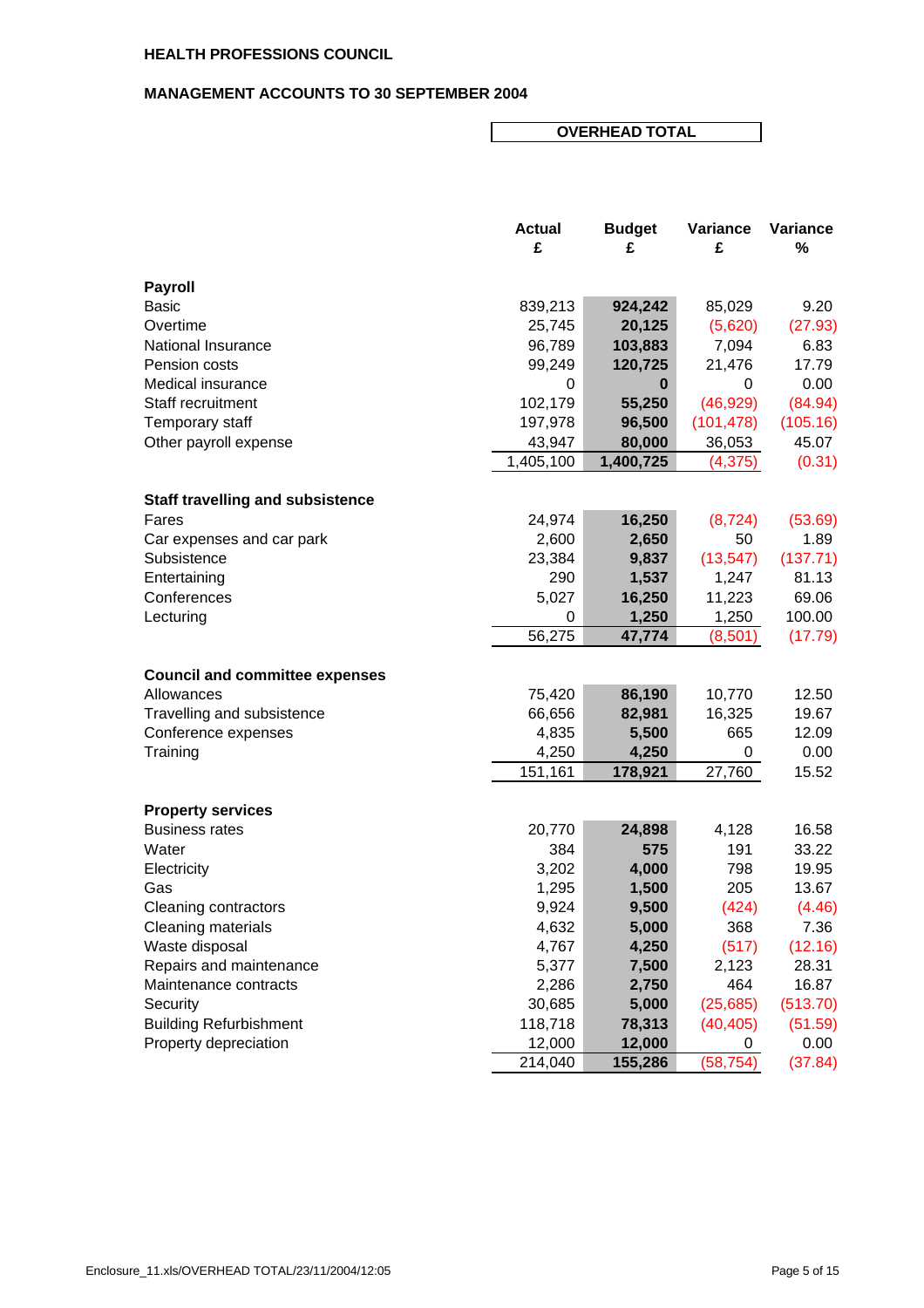#### **OVERHEAD TOTAL**

| £<br>£<br><b>Office services</b><br>180,109<br>155,250<br>Printing and stationery<br>(24, 859)<br>(16.01)<br>2,235<br>Photocopying<br>5,500<br>3,265<br>59.36<br>212<br>225<br>Microfilming<br>13<br>5.78<br>98,236<br>88,282<br>(9,954)<br>(11.28)<br>Postage<br>40<br>Telephone<br>15,960<br>16,000<br>0.25<br>1,600<br>100.00<br>Telephone system maintenance<br>1,600<br>0<br>1,964<br>2,000<br>36<br>1.80<br>Mobile telephone<br>Fax<br>896<br>1,500<br>604<br>40.27<br>2,684<br>(934)<br>Couriers<br>1,750<br>(53.37)<br>27,678<br>(12, 678)<br>Office equipment < £500<br>15,000<br>(84.52)<br>1,759<br>1,000<br>(759)<br>(75.90)<br>Office equipment rental<br>Staff catering<br>7,254<br>6,000<br>(1, 254)<br>(20.90)<br>Other office services<br>5,918<br>10,000<br>40.82<br>4,082<br>Depreciation of office equipment<br>41,685<br>50,000<br>8,315<br>16.63<br>386,590<br>354,107<br>(32, 483)<br>(9.17)<br><b>Computer services</b><br>Hardware < £500<br>2,347<br>10,000<br>7,653<br>76.53<br>3,500<br>(1, 195)<br>Hardware maintenance<br>4,695<br>(34.14)<br>Software Systems<br>296,560<br>294,059<br>(2,501)<br>(0.85)<br>Software licenses<br>28,076<br>25,000<br>(3,076)<br>(12.30)<br>30,750<br>(15,059)<br>(48.97)<br>Systems support<br>45,809<br>Internet maintenance<br>22,767<br>(12, 192)<br>(115.29)<br>10,575<br>Computer media and sundries<br>3,993<br>5,000<br>1,007<br>20.14<br>3,437<br>21,875<br>18,438<br>84.29<br>Disaster contingency plan<br>3,124<br>0.00<br>Computer training<br>(3, 124)<br>$\bf{0}$<br>9,000<br>15.78<br>Other computer services costs<br>7,580<br>1,420<br>IT Security - Backup Offsite etc<br>3,006<br>2,350<br>(27.91)<br>(656)<br>IT Hardware Disposals<br>0.00<br>0<br>0<br>0<br>281,534<br>288,500<br>6,966<br>2.41<br>Hardware depreciation<br>702,928<br>700,609<br>(2,319)<br>(0.33)<br><b>Communications</b><br>235,000<br>12.45<br>Advertising<br>205,754<br>29,246<br>Annual Reports (Design, Distribute)<br>12,301<br>50,000<br>37,699<br>75.40<br>Brochures (Design, Distribute)<br>48,000<br>30,743<br>64.05<br>17,257<br><b>HPC Consultation Events</b><br>291,280<br>183,600<br>(107, 680)<br>(58.65)<br><b>Grandparenting Communications</b><br>10,000<br>10,000<br>100.00<br>0<br><b>Listening Events</b><br>13,675<br>12,000<br>(1,675)<br>(13.96)<br>3,867<br>10,000<br>6,133<br>61.33<br>Lobbying<br><b>PR Advisors</b><br>26,335<br>24,000<br>(2, 335)<br>(9.73)<br>Market Research<br>69,031<br>62,500<br>(6, 531)<br>(10.45)<br>30,100<br>37,500<br>Registrant Comms & Internal<br>7,400<br>19.73<br>255<br>5.10<br><b>Translations</b><br>4,745<br>5,000<br><b>Stakeholder Communications</b><br>23,333<br>20,842<br>89.32<br>2,491<br>Standards of Proficiency (Design, Prod, Dist)<br>3,713<br>10,000<br>6,287<br>62.87<br>48,000<br>36,770<br>76.60<br>Web Site Design<br>11,230<br><b>Annual Conference</b><br>124,929<br>100,000<br>(24, 929)<br>(24.93)<br>Marketing & Promotions<br>7,691<br>15,000<br>7,309<br>48.73<br><b>Conference Attendance</b><br>8,275<br>48.68<br>8,725<br>17,000<br>General Events (Internal & External)<br>(644)<br>13,644<br>13,000<br>(4.95)<br>514<br>Media Relations - Press Event Launch<br>10,000<br>9,486<br>94.86<br>7,500<br>7,500<br>100.00<br>Welsh Language Scheme<br>0<br>847,282<br>8.05<br>921,433<br>74,151 | <b>Actual</b> | <b>Budget</b> | Variance | Variance |
|---------------------------------------------------------------------------------------------------------------------------------------------------------------------------------------------------------------------------------------------------------------------------------------------------------------------------------------------------------------------------------------------------------------------------------------------------------------------------------------------------------------------------------------------------------------------------------------------------------------------------------------------------------------------------------------------------------------------------------------------------------------------------------------------------------------------------------------------------------------------------------------------------------------------------------------------------------------------------------------------------------------------------------------------------------------------------------------------------------------------------------------------------------------------------------------------------------------------------------------------------------------------------------------------------------------------------------------------------------------------------------------------------------------------------------------------------------------------------------------------------------------------------------------------------------------------------------------------------------------------------------------------------------------------------------------------------------------------------------------------------------------------------------------------------------------------------------------------------------------------------------------------------------------------------------------------------------------------------------------------------------------------------------------------------------------------------------------------------------------------------------------------------------------------------------------------------------------------------------------------------------------------------------------------------------------------------------------------------------------------------------------------------------------------------------------------------------------------------------------------------------------------------------------------------------------------------------------------------------------------------------------------------------------------------------------------------------------------------------------------------------------------------------------------------------------------------------------------------------------------------------------------------------------------------------------------------------------------------------------------------------------------------------------------------------------------------------------------------------------------------------------------------------------------------------------------------------------------------------------------------------------------------------------------------------------------------------------------------|---------------|---------------|----------|----------|
|                                                                                                                                                                                                                                                                                                                                                                                                                                                                                                                                                                                                                                                                                                                                                                                                                                                                                                                                                                                                                                                                                                                                                                                                                                                                                                                                                                                                                                                                                                                                                                                                                                                                                                                                                                                                                                                                                                                                                                                                                                                                                                                                                                                                                                                                                                                                                                                                                                                                                                                                                                                                                                                                                                                                                                                                                                                                                                                                                                                                                                                                                                                                                                                                                                                                                                                                                   | £             |               |          | $\%$     |
|                                                                                                                                                                                                                                                                                                                                                                                                                                                                                                                                                                                                                                                                                                                                                                                                                                                                                                                                                                                                                                                                                                                                                                                                                                                                                                                                                                                                                                                                                                                                                                                                                                                                                                                                                                                                                                                                                                                                                                                                                                                                                                                                                                                                                                                                                                                                                                                                                                                                                                                                                                                                                                                                                                                                                                                                                                                                                                                                                                                                                                                                                                                                                                                                                                                                                                                                                   |               |               |          |          |
|                                                                                                                                                                                                                                                                                                                                                                                                                                                                                                                                                                                                                                                                                                                                                                                                                                                                                                                                                                                                                                                                                                                                                                                                                                                                                                                                                                                                                                                                                                                                                                                                                                                                                                                                                                                                                                                                                                                                                                                                                                                                                                                                                                                                                                                                                                                                                                                                                                                                                                                                                                                                                                                                                                                                                                                                                                                                                                                                                                                                                                                                                                                                                                                                                                                                                                                                                   |               |               |          |          |
|                                                                                                                                                                                                                                                                                                                                                                                                                                                                                                                                                                                                                                                                                                                                                                                                                                                                                                                                                                                                                                                                                                                                                                                                                                                                                                                                                                                                                                                                                                                                                                                                                                                                                                                                                                                                                                                                                                                                                                                                                                                                                                                                                                                                                                                                                                                                                                                                                                                                                                                                                                                                                                                                                                                                                                                                                                                                                                                                                                                                                                                                                                                                                                                                                                                                                                                                                   |               |               |          |          |
|                                                                                                                                                                                                                                                                                                                                                                                                                                                                                                                                                                                                                                                                                                                                                                                                                                                                                                                                                                                                                                                                                                                                                                                                                                                                                                                                                                                                                                                                                                                                                                                                                                                                                                                                                                                                                                                                                                                                                                                                                                                                                                                                                                                                                                                                                                                                                                                                                                                                                                                                                                                                                                                                                                                                                                                                                                                                                                                                                                                                                                                                                                                                                                                                                                                                                                                                                   |               |               |          |          |
|                                                                                                                                                                                                                                                                                                                                                                                                                                                                                                                                                                                                                                                                                                                                                                                                                                                                                                                                                                                                                                                                                                                                                                                                                                                                                                                                                                                                                                                                                                                                                                                                                                                                                                                                                                                                                                                                                                                                                                                                                                                                                                                                                                                                                                                                                                                                                                                                                                                                                                                                                                                                                                                                                                                                                                                                                                                                                                                                                                                                                                                                                                                                                                                                                                                                                                                                                   |               |               |          |          |
|                                                                                                                                                                                                                                                                                                                                                                                                                                                                                                                                                                                                                                                                                                                                                                                                                                                                                                                                                                                                                                                                                                                                                                                                                                                                                                                                                                                                                                                                                                                                                                                                                                                                                                                                                                                                                                                                                                                                                                                                                                                                                                                                                                                                                                                                                                                                                                                                                                                                                                                                                                                                                                                                                                                                                                                                                                                                                                                                                                                                                                                                                                                                                                                                                                                                                                                                                   |               |               |          |          |
|                                                                                                                                                                                                                                                                                                                                                                                                                                                                                                                                                                                                                                                                                                                                                                                                                                                                                                                                                                                                                                                                                                                                                                                                                                                                                                                                                                                                                                                                                                                                                                                                                                                                                                                                                                                                                                                                                                                                                                                                                                                                                                                                                                                                                                                                                                                                                                                                                                                                                                                                                                                                                                                                                                                                                                                                                                                                                                                                                                                                                                                                                                                                                                                                                                                                                                                                                   |               |               |          |          |
|                                                                                                                                                                                                                                                                                                                                                                                                                                                                                                                                                                                                                                                                                                                                                                                                                                                                                                                                                                                                                                                                                                                                                                                                                                                                                                                                                                                                                                                                                                                                                                                                                                                                                                                                                                                                                                                                                                                                                                                                                                                                                                                                                                                                                                                                                                                                                                                                                                                                                                                                                                                                                                                                                                                                                                                                                                                                                                                                                                                                                                                                                                                                                                                                                                                                                                                                                   |               |               |          |          |
|                                                                                                                                                                                                                                                                                                                                                                                                                                                                                                                                                                                                                                                                                                                                                                                                                                                                                                                                                                                                                                                                                                                                                                                                                                                                                                                                                                                                                                                                                                                                                                                                                                                                                                                                                                                                                                                                                                                                                                                                                                                                                                                                                                                                                                                                                                                                                                                                                                                                                                                                                                                                                                                                                                                                                                                                                                                                                                                                                                                                                                                                                                                                                                                                                                                                                                                                                   |               |               |          |          |
|                                                                                                                                                                                                                                                                                                                                                                                                                                                                                                                                                                                                                                                                                                                                                                                                                                                                                                                                                                                                                                                                                                                                                                                                                                                                                                                                                                                                                                                                                                                                                                                                                                                                                                                                                                                                                                                                                                                                                                                                                                                                                                                                                                                                                                                                                                                                                                                                                                                                                                                                                                                                                                                                                                                                                                                                                                                                                                                                                                                                                                                                                                                                                                                                                                                                                                                                                   |               |               |          |          |
|                                                                                                                                                                                                                                                                                                                                                                                                                                                                                                                                                                                                                                                                                                                                                                                                                                                                                                                                                                                                                                                                                                                                                                                                                                                                                                                                                                                                                                                                                                                                                                                                                                                                                                                                                                                                                                                                                                                                                                                                                                                                                                                                                                                                                                                                                                                                                                                                                                                                                                                                                                                                                                                                                                                                                                                                                                                                                                                                                                                                                                                                                                                                                                                                                                                                                                                                                   |               |               |          |          |
|                                                                                                                                                                                                                                                                                                                                                                                                                                                                                                                                                                                                                                                                                                                                                                                                                                                                                                                                                                                                                                                                                                                                                                                                                                                                                                                                                                                                                                                                                                                                                                                                                                                                                                                                                                                                                                                                                                                                                                                                                                                                                                                                                                                                                                                                                                                                                                                                                                                                                                                                                                                                                                                                                                                                                                                                                                                                                                                                                                                                                                                                                                                                                                                                                                                                                                                                                   |               |               |          |          |
|                                                                                                                                                                                                                                                                                                                                                                                                                                                                                                                                                                                                                                                                                                                                                                                                                                                                                                                                                                                                                                                                                                                                                                                                                                                                                                                                                                                                                                                                                                                                                                                                                                                                                                                                                                                                                                                                                                                                                                                                                                                                                                                                                                                                                                                                                                                                                                                                                                                                                                                                                                                                                                                                                                                                                                                                                                                                                                                                                                                                                                                                                                                                                                                                                                                                                                                                                   |               |               |          |          |
|                                                                                                                                                                                                                                                                                                                                                                                                                                                                                                                                                                                                                                                                                                                                                                                                                                                                                                                                                                                                                                                                                                                                                                                                                                                                                                                                                                                                                                                                                                                                                                                                                                                                                                                                                                                                                                                                                                                                                                                                                                                                                                                                                                                                                                                                                                                                                                                                                                                                                                                                                                                                                                                                                                                                                                                                                                                                                                                                                                                                                                                                                                                                                                                                                                                                                                                                                   |               |               |          |          |
|                                                                                                                                                                                                                                                                                                                                                                                                                                                                                                                                                                                                                                                                                                                                                                                                                                                                                                                                                                                                                                                                                                                                                                                                                                                                                                                                                                                                                                                                                                                                                                                                                                                                                                                                                                                                                                                                                                                                                                                                                                                                                                                                                                                                                                                                                                                                                                                                                                                                                                                                                                                                                                                                                                                                                                                                                                                                                                                                                                                                                                                                                                                                                                                                                                                                                                                                                   |               |               |          |          |
|                                                                                                                                                                                                                                                                                                                                                                                                                                                                                                                                                                                                                                                                                                                                                                                                                                                                                                                                                                                                                                                                                                                                                                                                                                                                                                                                                                                                                                                                                                                                                                                                                                                                                                                                                                                                                                                                                                                                                                                                                                                                                                                                                                                                                                                                                                                                                                                                                                                                                                                                                                                                                                                                                                                                                                                                                                                                                                                                                                                                                                                                                                                                                                                                                                                                                                                                                   |               |               |          |          |
|                                                                                                                                                                                                                                                                                                                                                                                                                                                                                                                                                                                                                                                                                                                                                                                                                                                                                                                                                                                                                                                                                                                                                                                                                                                                                                                                                                                                                                                                                                                                                                                                                                                                                                                                                                                                                                                                                                                                                                                                                                                                                                                                                                                                                                                                                                                                                                                                                                                                                                                                                                                                                                                                                                                                                                                                                                                                                                                                                                                                                                                                                                                                                                                                                                                                                                                                                   |               |               |          |          |
|                                                                                                                                                                                                                                                                                                                                                                                                                                                                                                                                                                                                                                                                                                                                                                                                                                                                                                                                                                                                                                                                                                                                                                                                                                                                                                                                                                                                                                                                                                                                                                                                                                                                                                                                                                                                                                                                                                                                                                                                                                                                                                                                                                                                                                                                                                                                                                                                                                                                                                                                                                                                                                                                                                                                                                                                                                                                                                                                                                                                                                                                                                                                                                                                                                                                                                                                                   |               |               |          |          |
|                                                                                                                                                                                                                                                                                                                                                                                                                                                                                                                                                                                                                                                                                                                                                                                                                                                                                                                                                                                                                                                                                                                                                                                                                                                                                                                                                                                                                                                                                                                                                                                                                                                                                                                                                                                                                                                                                                                                                                                                                                                                                                                                                                                                                                                                                                                                                                                                                                                                                                                                                                                                                                                                                                                                                                                                                                                                                                                                                                                                                                                                                                                                                                                                                                                                                                                                                   |               |               |          |          |
|                                                                                                                                                                                                                                                                                                                                                                                                                                                                                                                                                                                                                                                                                                                                                                                                                                                                                                                                                                                                                                                                                                                                                                                                                                                                                                                                                                                                                                                                                                                                                                                                                                                                                                                                                                                                                                                                                                                                                                                                                                                                                                                                                                                                                                                                                                                                                                                                                                                                                                                                                                                                                                                                                                                                                                                                                                                                                                                                                                                                                                                                                                                                                                                                                                                                                                                                                   |               |               |          |          |
|                                                                                                                                                                                                                                                                                                                                                                                                                                                                                                                                                                                                                                                                                                                                                                                                                                                                                                                                                                                                                                                                                                                                                                                                                                                                                                                                                                                                                                                                                                                                                                                                                                                                                                                                                                                                                                                                                                                                                                                                                                                                                                                                                                                                                                                                                                                                                                                                                                                                                                                                                                                                                                                                                                                                                                                                                                                                                                                                                                                                                                                                                                                                                                                                                                                                                                                                                   |               |               |          |          |
|                                                                                                                                                                                                                                                                                                                                                                                                                                                                                                                                                                                                                                                                                                                                                                                                                                                                                                                                                                                                                                                                                                                                                                                                                                                                                                                                                                                                                                                                                                                                                                                                                                                                                                                                                                                                                                                                                                                                                                                                                                                                                                                                                                                                                                                                                                                                                                                                                                                                                                                                                                                                                                                                                                                                                                                                                                                                                                                                                                                                                                                                                                                                                                                                                                                                                                                                                   |               |               |          |          |
|                                                                                                                                                                                                                                                                                                                                                                                                                                                                                                                                                                                                                                                                                                                                                                                                                                                                                                                                                                                                                                                                                                                                                                                                                                                                                                                                                                                                                                                                                                                                                                                                                                                                                                                                                                                                                                                                                                                                                                                                                                                                                                                                                                                                                                                                                                                                                                                                                                                                                                                                                                                                                                                                                                                                                                                                                                                                                                                                                                                                                                                                                                                                                                                                                                                                                                                                                   |               |               |          |          |
|                                                                                                                                                                                                                                                                                                                                                                                                                                                                                                                                                                                                                                                                                                                                                                                                                                                                                                                                                                                                                                                                                                                                                                                                                                                                                                                                                                                                                                                                                                                                                                                                                                                                                                                                                                                                                                                                                                                                                                                                                                                                                                                                                                                                                                                                                                                                                                                                                                                                                                                                                                                                                                                                                                                                                                                                                                                                                                                                                                                                                                                                                                                                                                                                                                                                                                                                                   |               |               |          |          |
|                                                                                                                                                                                                                                                                                                                                                                                                                                                                                                                                                                                                                                                                                                                                                                                                                                                                                                                                                                                                                                                                                                                                                                                                                                                                                                                                                                                                                                                                                                                                                                                                                                                                                                                                                                                                                                                                                                                                                                                                                                                                                                                                                                                                                                                                                                                                                                                                                                                                                                                                                                                                                                                                                                                                                                                                                                                                                                                                                                                                                                                                                                                                                                                                                                                                                                                                                   |               |               |          |          |
|                                                                                                                                                                                                                                                                                                                                                                                                                                                                                                                                                                                                                                                                                                                                                                                                                                                                                                                                                                                                                                                                                                                                                                                                                                                                                                                                                                                                                                                                                                                                                                                                                                                                                                                                                                                                                                                                                                                                                                                                                                                                                                                                                                                                                                                                                                                                                                                                                                                                                                                                                                                                                                                                                                                                                                                                                                                                                                                                                                                                                                                                                                                                                                                                                                                                                                                                                   |               |               |          |          |
|                                                                                                                                                                                                                                                                                                                                                                                                                                                                                                                                                                                                                                                                                                                                                                                                                                                                                                                                                                                                                                                                                                                                                                                                                                                                                                                                                                                                                                                                                                                                                                                                                                                                                                                                                                                                                                                                                                                                                                                                                                                                                                                                                                                                                                                                                                                                                                                                                                                                                                                                                                                                                                                                                                                                                                                                                                                                                                                                                                                                                                                                                                                                                                                                                                                                                                                                                   |               |               |          |          |
|                                                                                                                                                                                                                                                                                                                                                                                                                                                                                                                                                                                                                                                                                                                                                                                                                                                                                                                                                                                                                                                                                                                                                                                                                                                                                                                                                                                                                                                                                                                                                                                                                                                                                                                                                                                                                                                                                                                                                                                                                                                                                                                                                                                                                                                                                                                                                                                                                                                                                                                                                                                                                                                                                                                                                                                                                                                                                                                                                                                                                                                                                                                                                                                                                                                                                                                                                   |               |               |          |          |
|                                                                                                                                                                                                                                                                                                                                                                                                                                                                                                                                                                                                                                                                                                                                                                                                                                                                                                                                                                                                                                                                                                                                                                                                                                                                                                                                                                                                                                                                                                                                                                                                                                                                                                                                                                                                                                                                                                                                                                                                                                                                                                                                                                                                                                                                                                                                                                                                                                                                                                                                                                                                                                                                                                                                                                                                                                                                                                                                                                                                                                                                                                                                                                                                                                                                                                                                                   |               |               |          |          |
|                                                                                                                                                                                                                                                                                                                                                                                                                                                                                                                                                                                                                                                                                                                                                                                                                                                                                                                                                                                                                                                                                                                                                                                                                                                                                                                                                                                                                                                                                                                                                                                                                                                                                                                                                                                                                                                                                                                                                                                                                                                                                                                                                                                                                                                                                                                                                                                                                                                                                                                                                                                                                                                                                                                                                                                                                                                                                                                                                                                                                                                                                                                                                                                                                                                                                                                                                   |               |               |          |          |
|                                                                                                                                                                                                                                                                                                                                                                                                                                                                                                                                                                                                                                                                                                                                                                                                                                                                                                                                                                                                                                                                                                                                                                                                                                                                                                                                                                                                                                                                                                                                                                                                                                                                                                                                                                                                                                                                                                                                                                                                                                                                                                                                                                                                                                                                                                                                                                                                                                                                                                                                                                                                                                                                                                                                                                                                                                                                                                                                                                                                                                                                                                                                                                                                                                                                                                                                                   |               |               |          |          |
|                                                                                                                                                                                                                                                                                                                                                                                                                                                                                                                                                                                                                                                                                                                                                                                                                                                                                                                                                                                                                                                                                                                                                                                                                                                                                                                                                                                                                                                                                                                                                                                                                                                                                                                                                                                                                                                                                                                                                                                                                                                                                                                                                                                                                                                                                                                                                                                                                                                                                                                                                                                                                                                                                                                                                                                                                                                                                                                                                                                                                                                                                                                                                                                                                                                                                                                                                   |               |               |          |          |
|                                                                                                                                                                                                                                                                                                                                                                                                                                                                                                                                                                                                                                                                                                                                                                                                                                                                                                                                                                                                                                                                                                                                                                                                                                                                                                                                                                                                                                                                                                                                                                                                                                                                                                                                                                                                                                                                                                                                                                                                                                                                                                                                                                                                                                                                                                                                                                                                                                                                                                                                                                                                                                                                                                                                                                                                                                                                                                                                                                                                                                                                                                                                                                                                                                                                                                                                                   |               |               |          |          |
|                                                                                                                                                                                                                                                                                                                                                                                                                                                                                                                                                                                                                                                                                                                                                                                                                                                                                                                                                                                                                                                                                                                                                                                                                                                                                                                                                                                                                                                                                                                                                                                                                                                                                                                                                                                                                                                                                                                                                                                                                                                                                                                                                                                                                                                                                                                                                                                                                                                                                                                                                                                                                                                                                                                                                                                                                                                                                                                                                                                                                                                                                                                                                                                                                                                                                                                                                   |               |               |          |          |
|                                                                                                                                                                                                                                                                                                                                                                                                                                                                                                                                                                                                                                                                                                                                                                                                                                                                                                                                                                                                                                                                                                                                                                                                                                                                                                                                                                                                                                                                                                                                                                                                                                                                                                                                                                                                                                                                                                                                                                                                                                                                                                                                                                                                                                                                                                                                                                                                                                                                                                                                                                                                                                                                                                                                                                                                                                                                                                                                                                                                                                                                                                                                                                                                                                                                                                                                                   |               |               |          |          |
|                                                                                                                                                                                                                                                                                                                                                                                                                                                                                                                                                                                                                                                                                                                                                                                                                                                                                                                                                                                                                                                                                                                                                                                                                                                                                                                                                                                                                                                                                                                                                                                                                                                                                                                                                                                                                                                                                                                                                                                                                                                                                                                                                                                                                                                                                                                                                                                                                                                                                                                                                                                                                                                                                                                                                                                                                                                                                                                                                                                                                                                                                                                                                                                                                                                                                                                                                   |               |               |          |          |
|                                                                                                                                                                                                                                                                                                                                                                                                                                                                                                                                                                                                                                                                                                                                                                                                                                                                                                                                                                                                                                                                                                                                                                                                                                                                                                                                                                                                                                                                                                                                                                                                                                                                                                                                                                                                                                                                                                                                                                                                                                                                                                                                                                                                                                                                                                                                                                                                                                                                                                                                                                                                                                                                                                                                                                                                                                                                                                                                                                                                                                                                                                                                                                                                                                                                                                                                                   |               |               |          |          |
|                                                                                                                                                                                                                                                                                                                                                                                                                                                                                                                                                                                                                                                                                                                                                                                                                                                                                                                                                                                                                                                                                                                                                                                                                                                                                                                                                                                                                                                                                                                                                                                                                                                                                                                                                                                                                                                                                                                                                                                                                                                                                                                                                                                                                                                                                                                                                                                                                                                                                                                                                                                                                                                                                                                                                                                                                                                                                                                                                                                                                                                                                                                                                                                                                                                                                                                                                   |               |               |          |          |
|                                                                                                                                                                                                                                                                                                                                                                                                                                                                                                                                                                                                                                                                                                                                                                                                                                                                                                                                                                                                                                                                                                                                                                                                                                                                                                                                                                                                                                                                                                                                                                                                                                                                                                                                                                                                                                                                                                                                                                                                                                                                                                                                                                                                                                                                                                                                                                                                                                                                                                                                                                                                                                                                                                                                                                                                                                                                                                                                                                                                                                                                                                                                                                                                                                                                                                                                                   |               |               |          |          |
|                                                                                                                                                                                                                                                                                                                                                                                                                                                                                                                                                                                                                                                                                                                                                                                                                                                                                                                                                                                                                                                                                                                                                                                                                                                                                                                                                                                                                                                                                                                                                                                                                                                                                                                                                                                                                                                                                                                                                                                                                                                                                                                                                                                                                                                                                                                                                                                                                                                                                                                                                                                                                                                                                                                                                                                                                                                                                                                                                                                                                                                                                                                                                                                                                                                                                                                                                   |               |               |          |          |
|                                                                                                                                                                                                                                                                                                                                                                                                                                                                                                                                                                                                                                                                                                                                                                                                                                                                                                                                                                                                                                                                                                                                                                                                                                                                                                                                                                                                                                                                                                                                                                                                                                                                                                                                                                                                                                                                                                                                                                                                                                                                                                                                                                                                                                                                                                                                                                                                                                                                                                                                                                                                                                                                                                                                                                                                                                                                                                                                                                                                                                                                                                                                                                                                                                                                                                                                                   |               |               |          |          |
|                                                                                                                                                                                                                                                                                                                                                                                                                                                                                                                                                                                                                                                                                                                                                                                                                                                                                                                                                                                                                                                                                                                                                                                                                                                                                                                                                                                                                                                                                                                                                                                                                                                                                                                                                                                                                                                                                                                                                                                                                                                                                                                                                                                                                                                                                                                                                                                                                                                                                                                                                                                                                                                                                                                                                                                                                                                                                                                                                                                                                                                                                                                                                                                                                                                                                                                                                   |               |               |          |          |
|                                                                                                                                                                                                                                                                                                                                                                                                                                                                                                                                                                                                                                                                                                                                                                                                                                                                                                                                                                                                                                                                                                                                                                                                                                                                                                                                                                                                                                                                                                                                                                                                                                                                                                                                                                                                                                                                                                                                                                                                                                                                                                                                                                                                                                                                                                                                                                                                                                                                                                                                                                                                                                                                                                                                                                                                                                                                                                                                                                                                                                                                                                                                                                                                                                                                                                                                                   |               |               |          |          |
|                                                                                                                                                                                                                                                                                                                                                                                                                                                                                                                                                                                                                                                                                                                                                                                                                                                                                                                                                                                                                                                                                                                                                                                                                                                                                                                                                                                                                                                                                                                                                                                                                                                                                                                                                                                                                                                                                                                                                                                                                                                                                                                                                                                                                                                                                                                                                                                                                                                                                                                                                                                                                                                                                                                                                                                                                                                                                                                                                                                                                                                                                                                                                                                                                                                                                                                                                   |               |               |          |          |
|                                                                                                                                                                                                                                                                                                                                                                                                                                                                                                                                                                                                                                                                                                                                                                                                                                                                                                                                                                                                                                                                                                                                                                                                                                                                                                                                                                                                                                                                                                                                                                                                                                                                                                                                                                                                                                                                                                                                                                                                                                                                                                                                                                                                                                                                                                                                                                                                                                                                                                                                                                                                                                                                                                                                                                                                                                                                                                                                                                                                                                                                                                                                                                                                                                                                                                                                                   |               |               |          |          |
|                                                                                                                                                                                                                                                                                                                                                                                                                                                                                                                                                                                                                                                                                                                                                                                                                                                                                                                                                                                                                                                                                                                                                                                                                                                                                                                                                                                                                                                                                                                                                                                                                                                                                                                                                                                                                                                                                                                                                                                                                                                                                                                                                                                                                                                                                                                                                                                                                                                                                                                                                                                                                                                                                                                                                                                                                                                                                                                                                                                                                                                                                                                                                                                                                                                                                                                                                   |               |               |          |          |
|                                                                                                                                                                                                                                                                                                                                                                                                                                                                                                                                                                                                                                                                                                                                                                                                                                                                                                                                                                                                                                                                                                                                                                                                                                                                                                                                                                                                                                                                                                                                                                                                                                                                                                                                                                                                                                                                                                                                                                                                                                                                                                                                                                                                                                                                                                                                                                                                                                                                                                                                                                                                                                                                                                                                                                                                                                                                                                                                                                                                                                                                                                                                                                                                                                                                                                                                                   |               |               |          |          |
|                                                                                                                                                                                                                                                                                                                                                                                                                                                                                                                                                                                                                                                                                                                                                                                                                                                                                                                                                                                                                                                                                                                                                                                                                                                                                                                                                                                                                                                                                                                                                                                                                                                                                                                                                                                                                                                                                                                                                                                                                                                                                                                                                                                                                                                                                                                                                                                                                                                                                                                                                                                                                                                                                                                                                                                                                                                                                                                                                                                                                                                                                                                                                                                                                                                                                                                                                   |               |               |          |          |
|                                                                                                                                                                                                                                                                                                                                                                                                                                                                                                                                                                                                                                                                                                                                                                                                                                                                                                                                                                                                                                                                                                                                                                                                                                                                                                                                                                                                                                                                                                                                                                                                                                                                                                                                                                                                                                                                                                                                                                                                                                                                                                                                                                                                                                                                                                                                                                                                                                                                                                                                                                                                                                                                                                                                                                                                                                                                                                                                                                                                                                                                                                                                                                                                                                                                                                                                                   |               |               |          |          |
|                                                                                                                                                                                                                                                                                                                                                                                                                                                                                                                                                                                                                                                                                                                                                                                                                                                                                                                                                                                                                                                                                                                                                                                                                                                                                                                                                                                                                                                                                                                                                                                                                                                                                                                                                                                                                                                                                                                                                                                                                                                                                                                                                                                                                                                                                                                                                                                                                                                                                                                                                                                                                                                                                                                                                                                                                                                                                                                                                                                                                                                                                                                                                                                                                                                                                                                                                   |               |               |          |          |
|                                                                                                                                                                                                                                                                                                                                                                                                                                                                                                                                                                                                                                                                                                                                                                                                                                                                                                                                                                                                                                                                                                                                                                                                                                                                                                                                                                                                                                                                                                                                                                                                                                                                                                                                                                                                                                                                                                                                                                                                                                                                                                                                                                                                                                                                                                                                                                                                                                                                                                                                                                                                                                                                                                                                                                                                                                                                                                                                                                                                                                                                                                                                                                                                                                                                                                                                                   |               |               |          |          |
|                                                                                                                                                                                                                                                                                                                                                                                                                                                                                                                                                                                                                                                                                                                                                                                                                                                                                                                                                                                                                                                                                                                                                                                                                                                                                                                                                                                                                                                                                                                                                                                                                                                                                                                                                                                                                                                                                                                                                                                                                                                                                                                                                                                                                                                                                                                                                                                                                                                                                                                                                                                                                                                                                                                                                                                                                                                                                                                                                                                                                                                                                                                                                                                                                                                                                                                                                   |               |               |          |          |
|                                                                                                                                                                                                                                                                                                                                                                                                                                                                                                                                                                                                                                                                                                                                                                                                                                                                                                                                                                                                                                                                                                                                                                                                                                                                                                                                                                                                                                                                                                                                                                                                                                                                                                                                                                                                                                                                                                                                                                                                                                                                                                                                                                                                                                                                                                                                                                                                                                                                                                                                                                                                                                                                                                                                                                                                                                                                                                                                                                                                                                                                                                                                                                                                                                                                                                                                                   |               |               |          |          |
|                                                                                                                                                                                                                                                                                                                                                                                                                                                                                                                                                                                                                                                                                                                                                                                                                                                                                                                                                                                                                                                                                                                                                                                                                                                                                                                                                                                                                                                                                                                                                                                                                                                                                                                                                                                                                                                                                                                                                                                                                                                                                                                                                                                                                                                                                                                                                                                                                                                                                                                                                                                                                                                                                                                                                                                                                                                                                                                                                                                                                                                                                                                                                                                                                                                                                                                                                   |               |               |          |          |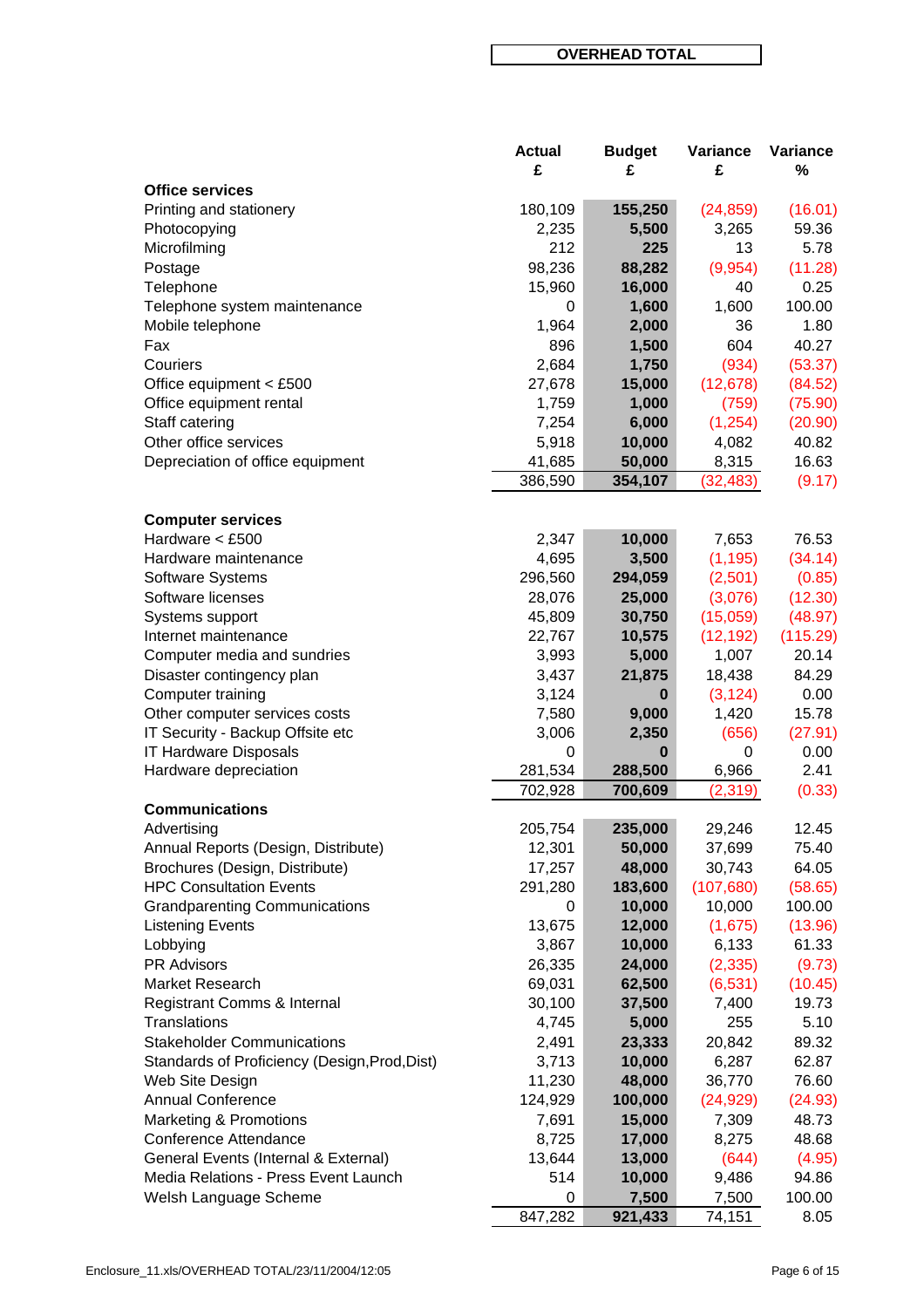#### **OVERHEAD TOTAL**

|                                         | <b>Actual</b> | <b>Budget</b> | Variance   | Variance |
|-----------------------------------------|---------------|---------------|------------|----------|
|                                         | £             | £             | £          | %        |
| <b>Partners</b>                         |               |               |            |          |
| <b>Partners Recruitment</b>             | 24,220        | 26,667        | 2,447      | 9.18     |
| <b>Partners Training</b>                | 84,000        | 50,000        | (34,000)   | (68.00)  |
| Legal Assessors                         | 29,872        | 25,915        | (3,957)    | (15.27)  |
| <b>Registration Assessors</b>           | 326,532       | 149,032       | (177,500)  | (119.10) |
| <b>International Test of Competence</b> | 17,636        | 2,288         | (15, 348)  | (670.80) |
| <b>Mediation - Panels</b>               | 0             | 2,500         | 2,500      | 100.00   |
| Panels (Allowance & Travel)             | 110,917       | 83,101        | (27, 816)  | (33.47)  |
| Screening - Panels (Allow & Travel)     | 0             | 9,000         | 9,000      | 100.00   |
| Approvals (Previously Visits)           | 21,308        | 50,000        | 28,692     | 57.38    |
| <b>JVC Costs</b>                        | 44,284        | 45,000        | 716        | 1.59     |
|                                         | 658,769       | 443,503       | (215, 266) | (48.54)  |
|                                         |               |               |            |          |
| <b>Specific departmental expenses</b>   |               |               |            |          |
| Archive storage                         | 3,947         | 5,250         | 1,303      | 24.82    |
| Auditors' fees                          | 15,750        | 15,750        | 0          | 0.00     |
| Bank charges & interest                 | 33,647        | 24,667        | (8,980)    | (36.40)  |
| Books and publications                  | 572           | 0             | (572)      | 0.00     |
| General insurance                       | 18,893        | 19,200        | 307        | 1.60     |
| Legal insurance                         | 20,213        | 22,050        | 1,837      | 8.33     |
| Health and safety                       | 976           | 4,100         | 3,124      | 76.20    |
| Legal expenses                          | 579,985       | 424,500       | (155, 485) | (36.63)  |
| Other professional fees                 | 19,814        | 30,333        | 10,519     | 34.68    |
| Pension administration                  | 3,245         | 3,750         | 505        | 13.47    |
| Staff Handbook                          | 0             | 1,000         | 1,000      | 100.00   |
| <b>Personal Performance Consultancy</b> | 3,305         | 3,150         | (155)      | (4.92)   |
| Investors in People                     | 0             | 15,000        | 15,000     | 100.00   |
| Good Citizen Scheme                     | 0             | 1,000         | 1,000      | 100.00   |
| Quality ISO 2002                        | 31,663        | 20,000        | (11,663)   | (58.32)  |
| <b>HPC Processes</b>                    | 88            | 10,000        | 9,912      | 99.12    |
| <b>Reward Data</b>                      | 498           | 0             | (498)      | 0.00     |
| Subscriptions to professional bodies    | 1,915         | 2,620         | 705        | 26.91    |
| Professional Liaison Groups             | 7,863         | 5,000         | (2,863)    | (57.26)  |
| Legal -Transcript Writer                | 28,742        | 19,800        | (8,942)    | (45.16)  |
| <b>Taxation advice</b>                  | 3,055         | 5,333         | 2,278      | 42.72    |
| Training                                | 13,920        | 17,500        | 3,580      | 20.46    |
|                                         | 788,091       | 650,003       | (138, 088) | (21.24)  |
| <b>OVERHEAD TOTAL</b>                   | 5,210,236     | 4,852,361     | (357, 875) | (7.38)   |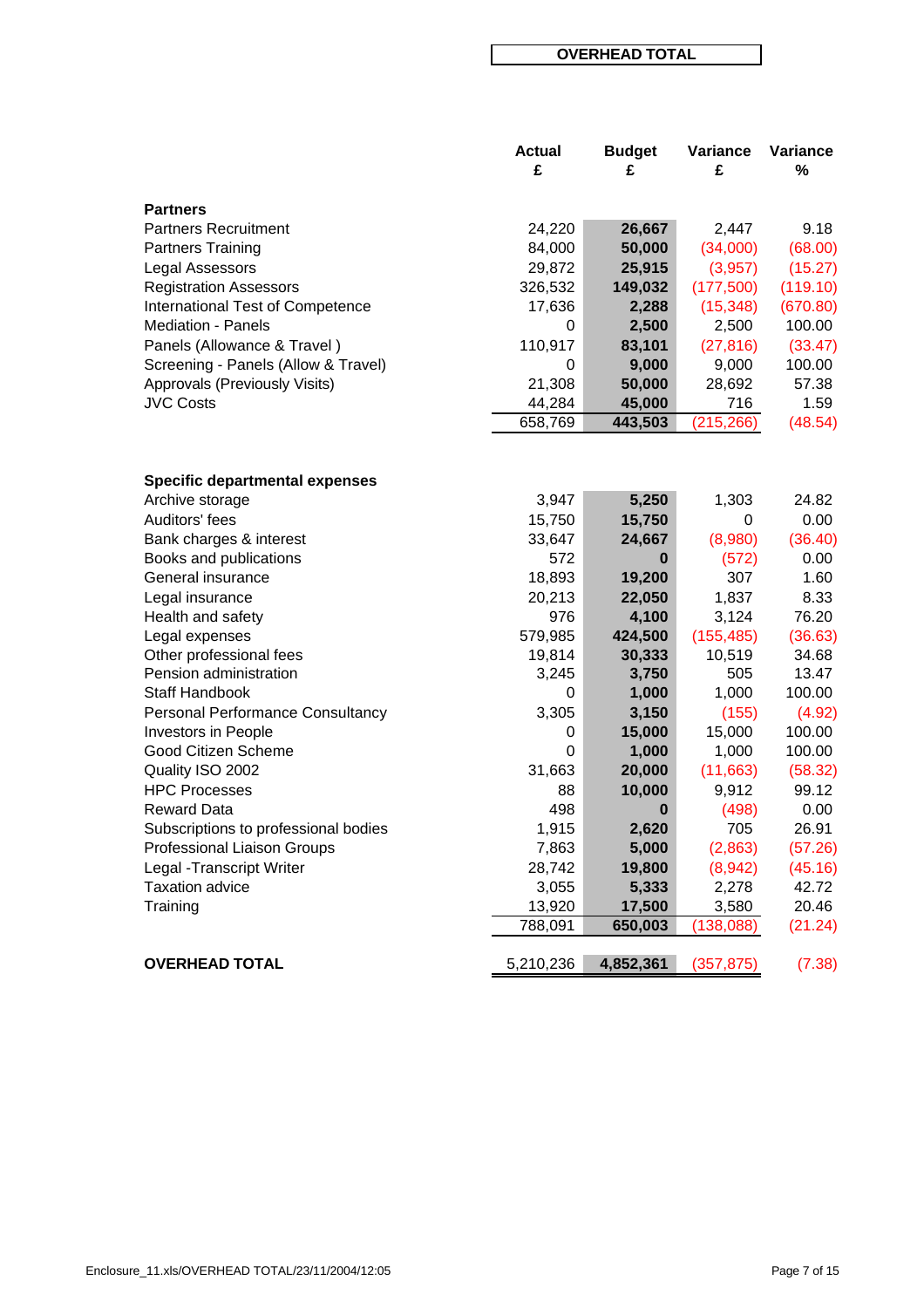| Annual<br><b>Budget</b><br>£                                                                                                             |
|------------------------------------------------------------------------------------------------------------------------------------------|
| 1,834,289<br>40,250<br>206,198<br>241,452<br>0<br>63,500<br>191,000<br>80,000<br>2,656,689                                               |
| 32,500<br>5,300<br>19,675<br>3,075<br>32,500<br>2,500<br>95,550                                                                          |
| 167,000<br>176,390<br>11,000<br>5,000<br>359,390                                                                                         |
| 41,496<br>1,150<br>8,000<br>3,0<br>19,000<br>10,000<br>8,500<br>15,000<br>5,500<br>5,000<br>108,875<br>24,000<br>249,5<br>2 <sup>1</sup> |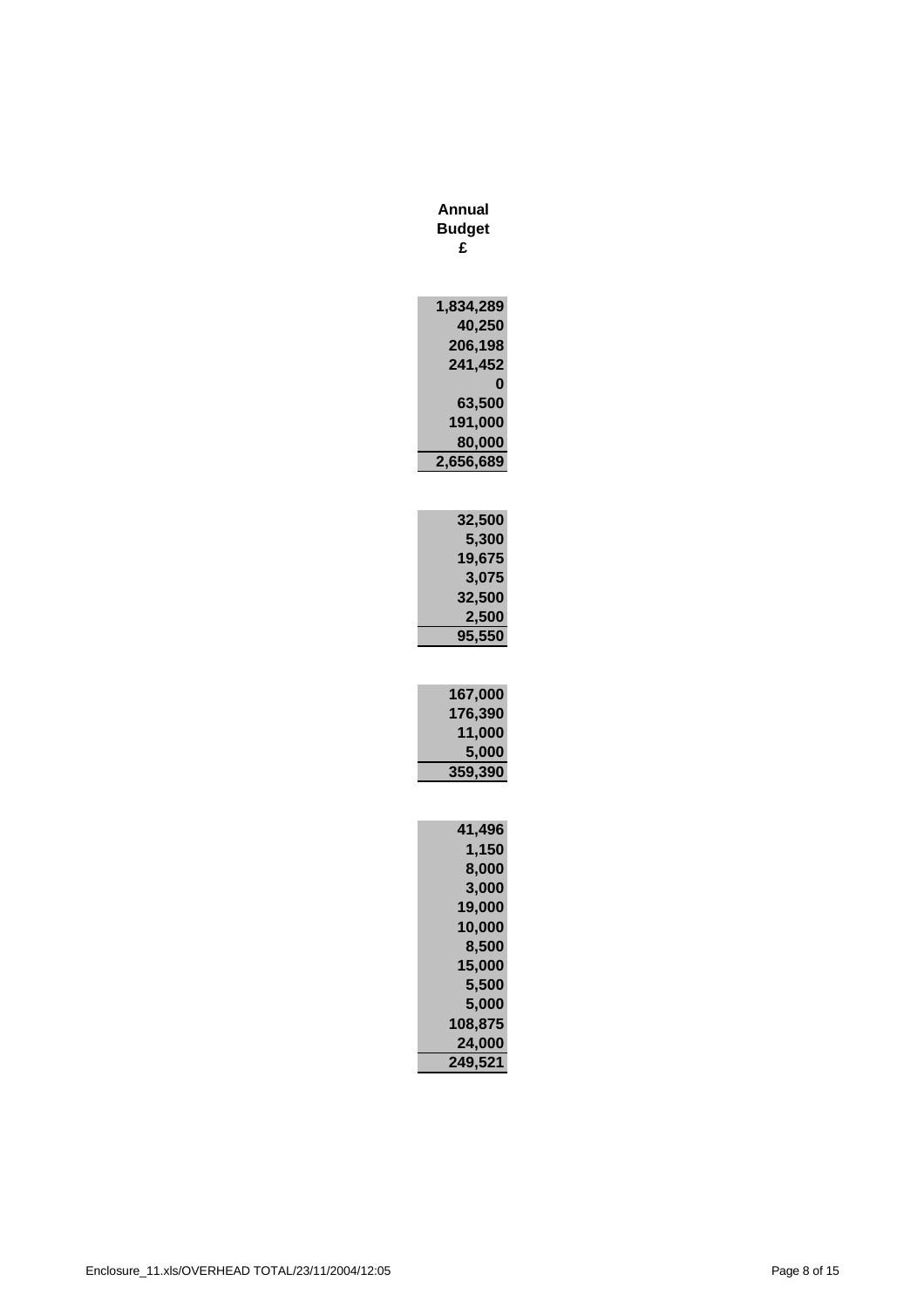| Annual<br>Budget<br>£                                                                                                                                                                |
|--------------------------------------------------------------------------------------------------------------------------------------------------------------------------------------|
| 261,000<br>11,000<br>450<br>143,129<br>32,000<br>3,200<br>4,000<br>3,000<br>3,500<br>30,000<br>2,000<br>12,000<br>20,000<br>100,000<br>625,279                                       |
| 20,000<br>7,000<br>433,600<br>50,000<br>61,500<br>21,150<br>10,000<br>50,000<br>2,500<br>18,000<br>4,700<br>0<br>77,000<br>55,450                                                    |
| 400,000<br>50,000<br>105,000<br>229,000<br>20,000<br>20,000<br>20,000<br>48,000<br>62,500<br>75,000<br>10,000<br>70,000<br>10,000<br>48,000<br>100,000<br>30,000<br>34,000<br>20,000 |
| 10,000<br>15,000<br>1,376,500                                                                                                                                                        |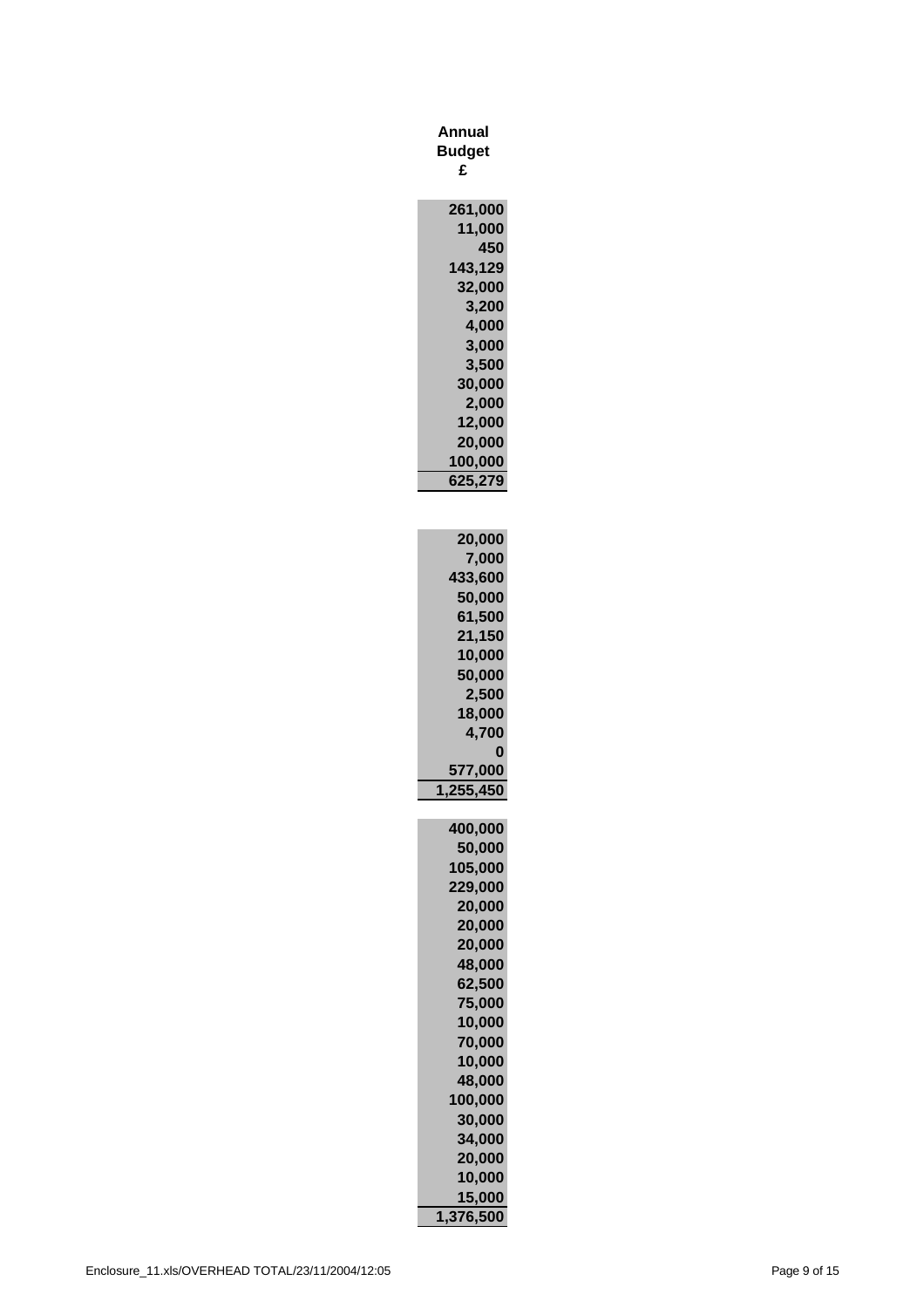| Annual        |
|---------------|
| <b>Budget</b> |
| £             |

| 50,000  |
|---------|
| 120,000 |
| 51,830  |
| 298,064 |
| 4,576   |
| 5,000   |
| 166,202 |
| 18,000  |
| 100,000 |
|         |
| 45,000  |
| 858,672 |

| 10,500    |
|-----------|
| 31,500    |
| 42,500    |
| O         |
| 38,400    |
| 44,100    |
|           |
| 8,200     |
| 849,000   |
| 79,000    |
| 7,500     |
| 2,000     |
| 6,300     |
| 20,000    |
| 2,000     |
| 20,000    |
| 20,000    |
|           |
| 5,000     |
| 5,240     |
| 5,000     |
| 39,600    |
| 8,000     |
| 35,000    |
| 1,278,840 |
|           |
| 8,755,891 |

Enclosure\_11.xls/OVERHEAD TOTAL/23/11/2004/12:05 Page 10 of 15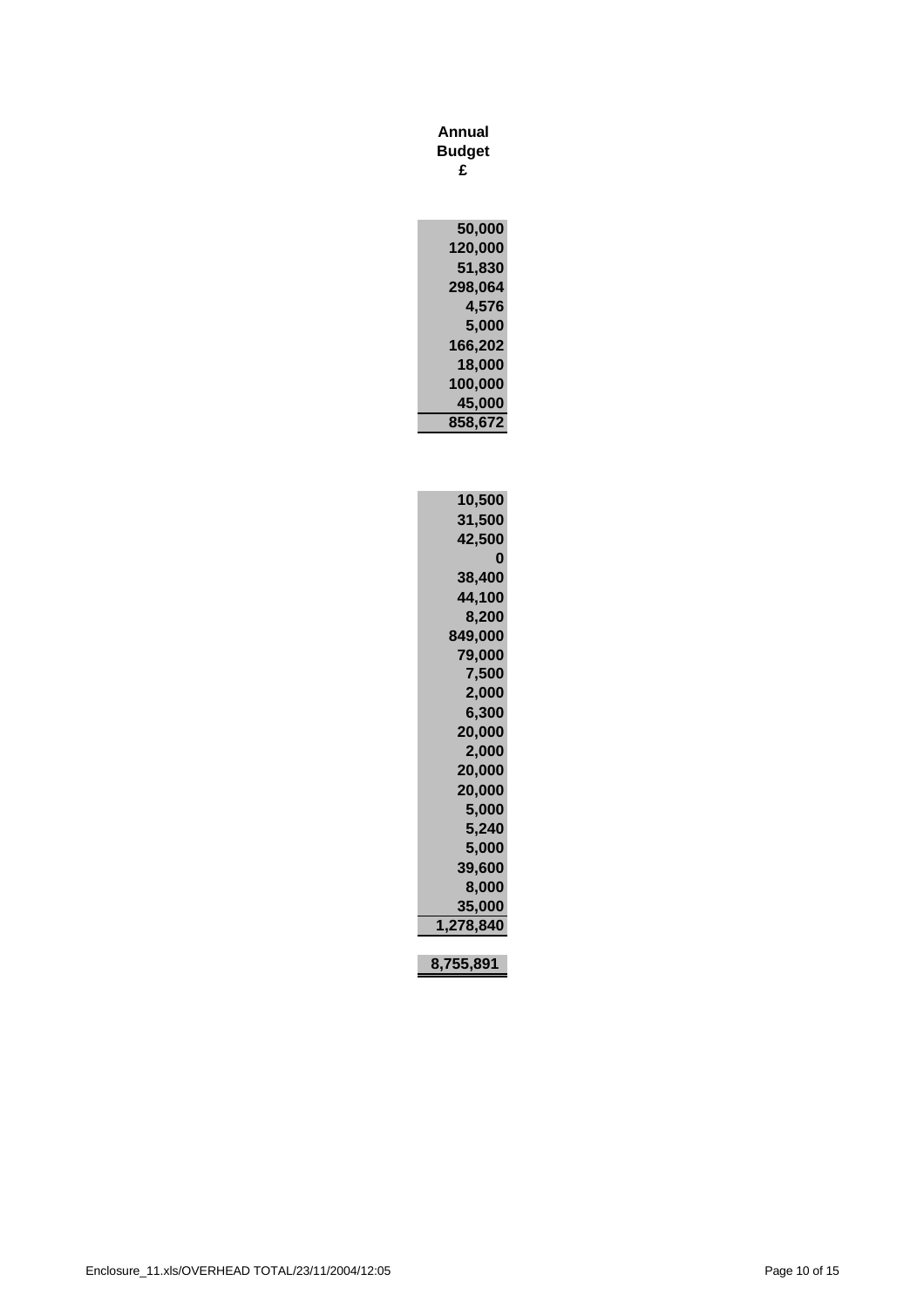## **MANAGEMENT ACCOUNTS TO 30 SEPTEMBER 2004**

| <b>OVERHEAD VARIANCE SUMMARY</b>           |               | <b>OVERHEAD TOTAL</b> |            |          |               |  |
|--------------------------------------------|---------------|-----------------------|------------|----------|---------------|--|
|                                            |               |                       |            |          |               |  |
|                                            |               |                       |            |          | <b>Annual</b> |  |
|                                            | <b>Actual</b> | <b>Budget</b>         | Variance   | Variance | <b>Budget</b> |  |
|                                            | £             | £                     | £          | %        | £             |  |
|                                            |               |                       |            |          |               |  |
| <b>Income</b>                              |               |                       |            |          |               |  |
| <b>Registration fees</b>                   | 267,183       | 140,496               | 126,687    | 90.17    | 430,988       |  |
| International scrutiny fees                | 313,686       | 167,000               | 146,686    | 87.84    | 334,000       |  |
| Grandparenting scrutiny fees & other       | 188,850       | 84,000                | 104,850    | 124.82   | 177,000       |  |
|                                            |               |                       | 378,223    |          |               |  |
|                                            |               |                       |            |          |               |  |
| Renewal fees                               | 3,811,585     | 4,049,871             | (238, 286) | (5.88)   | 8,397,000     |  |
|                                            |               |                       | 139,937    |          |               |  |
|                                            |               |                       |            |          |               |  |
| <b>Payroll</b>                             |               |                       |            |          |               |  |
| <b>Basic</b>                               | 839,213       | 924,242               | 85,029     | 9.20     | 1,834,289     |  |
| Pension costs                              | 99,249        | 120,725               | 21,476     | 17.79    | 241,452       |  |
| Staff recruitment                          | 102,179       | 55,250                | (46, 929)  | (84.94)  | 63,500        |  |
| Temporary staff                            | 197,978       | 96,500                | (101, 478) | (105.16) | 191,000       |  |
| Other payroll expense                      | 43,947        | 80,000                | 36,053     | 45.07    | 80,000        |  |
|                                            |               |                       |            |          |               |  |
| <b>Property services</b>                   |               |                       |            |          |               |  |
| Security                                   | 30,685        | 5,000                 | (25,685)   | (513.70) | 5,000         |  |
| <b>Building Refurbishment</b>              | 118,718       | 78,313                | (40, 405)  | (51.59)  | 108,875       |  |
|                                            |               |                       |            |          |               |  |
|                                            |               |                       |            |          |               |  |
| <b>Office services</b>                     |               |                       |            |          |               |  |
| Printing and stationery                    | 180,109       | 155,250               | (24, 859)  | (16.01)  | 261,000       |  |
|                                            |               |                       |            |          |               |  |
| <b>Computer services</b>                   |               |                       |            |          |               |  |
| Software Systems                           | 296,560       | 294,059               | (2,501)    | (0.85)   | 433,600       |  |
|                                            |               |                       |            |          |               |  |
| <b>Communications</b>                      |               |                       |            |          |               |  |
| Advertising                                | 205,754       | 235,000               | 29,246     | 12.45    | 400,000       |  |
| Annual Reports (Design, Distribute)        | 12,301        | 50,000                | 37,699     | 75.40    | 50,000        |  |
| Brochures (Design, Distribute)             | 17,257        | 48,000                | 30,743     | 64.05    | 105,000       |  |
| <b>HPC Consultation Events</b>             | 291,280       | 183,600               | (107, 680) | (58.65)  | 229,000       |  |
| <b>Stakeholder Communications</b>          | 2,491         | 23,333                | 20,842     | 89.32    | 70,000        |  |
| Web Site Design                            | 11,230        | 48,000                | 36,770     | 76.60    | 48,000        |  |
| <b>Annual Conference</b>                   | 124,929       | 100,000               | (24, 929)  | (24.93)  | 100,000       |  |
|                                            |               |                       |            |          |               |  |
| <b>Partners</b>                            |               |                       |            |          |               |  |
|                                            |               |                       |            |          |               |  |
| <b>Partners Training</b>                   | 84,000        | 50,000                | (34,000)   | (68.00)  | 120,000       |  |
| <b>Registration Assessors</b>              | 326,532       | 149,032               | (177,500)  | (119.10) | 298,064       |  |
| International Test of Competence           | 17,636        | 2,288                 | (15, 348)  | (670.80) | 4,576         |  |
| Panels (Allowance & Travel)                | 110,917       | 83,101                | (27, 816)  | (33.47)  | 166,202       |  |
| Approvals (Previously Visits)              | 21,308        | 50,000                | 28,692     | 57.38    | 100,000       |  |
|                                            |               |                       |            |          |               |  |
| <b>Specific departmental expenses</b>      |               |                       |            |          |               |  |
| Legal expenses                             | 579,985       | 424,500               | (155, 485) | (36.63)  | 849,000       |  |
|                                            |               |                       | (458,065)  |          |               |  |
|                                            |               |                       |            |          |               |  |
| <b>NET VARIANCES NOTED ABOVE</b>           |               |                       | (318, 128) |          |               |  |
|                                            |               |                       |            |          |               |  |
| ALL OTHER MINOR VARIANCES (Net Favourable) |               |                       | 90,498     |          |               |  |
|                                            |               |                       |            |          |               |  |
| <b>OVERALL TOTAL VARIANCE</b>              |               |                       | (227, 630) |          |               |  |
|                                            |               |                       |            |          |               |  |